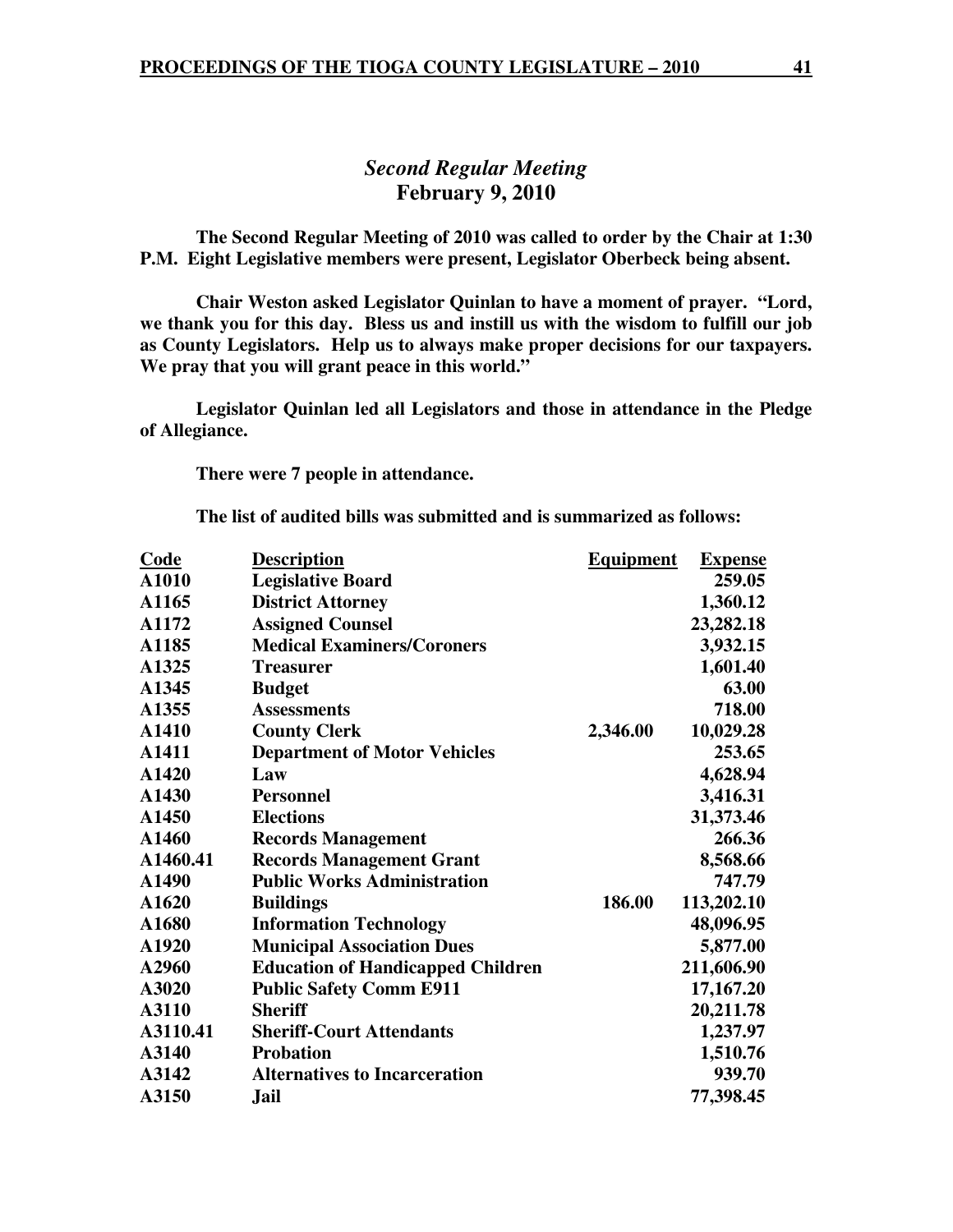| A3315                   | <b>Special Traffic Programs</b>         |          | 893.01         |
|-------------------------|-----------------------------------------|----------|----------------|
| A3410                   | <b>Fire</b>                             | 395.89   | 5,485.49       |
| A3640                   | <b>Emergency Mgmt Office</b>            |          | 409.70         |
| A3641                   | <b>Emergency Mgmt Grant Program</b>     | 80.00    |                |
| A3654                   | <b>EMO Grant Buyout</b>                 |          | 6,056.16       |
| A4010                   | <b>Public Health Nursing</b>            |          | 46,123.10      |
| A4011                   | <b>Public Health Administration</b>     | 2,693.28 | 8,783.92       |
| A4012                   | <b>Public Health Education</b>          |          | 167.85         |
| A4042                   | <b>Rabies Control</b>                   |          | 165.95         |
| A4044                   | <b>Early Intervention</b>               | 96.25    | 49,754.40      |
| A4053                   | <b>Preventive/Primary Health Svcs</b>   |          | 220.95         |
| A4054                   | <b>Preventive Dental Services</b>       |          | 727.82         |
| A4062                   | <b>Lead Poisoning Program</b>           |          | 28.50          |
| A4064                   | <b>Managed Care-Dental Services</b>     |          | 13,948.87      |
| A4070                   | <b>Disease Control</b>                  | 546.00   | 2,586.65       |
| A4090                   | <b>Environmental Health</b>             |          | 1,301.77       |
| A4210                   | <b>Alcohol and Drug Services</b>        |          | 15,484.40      |
| A4309                   | <b>Mental Hygiene Co Admin</b>          | 596.98   | 9,548.70       |
| A4310                   | <b>Mental Health Clinic</b>             |          | 41,787.07      |
| A4311                   | <b>Rehabilitation Support Services</b>  |          | 9,992.00       |
| A4315                   | <b>Mental Retardation</b>               |          | 20,621.24      |
| A4320                   | <b>Crisis Intervention Services</b>     |          | 4,801.26       |
| A4321                   | <b>Intensive Case Management</b>        |          | 2,011.61       |
| A5630                   | <b>Bus Operations</b>                   |          | 79.18          |
| A6010                   | <b>Social Services Administration</b>   | 1,475.00 | 165,746.58     |
| A6422                   | <b>Economic Development</b>             | 982.10   | 613.35         |
| A6510                   | <b>Veterans' Service</b>                |          | 30.00          |
| A6610                   | <b>Sealer Weights/Measures</b>          |          | 105.90         |
| A7310.41                | <b>Youth Programs, refundable</b>       |          | 1,446.00       |
| A7510                   | <b>Historian</b>                        |          | 367.38         |
| A7989                   | <b>Tourism</b>                          |          | 128,862.00     |
| A8020                   | <b>Planning</b>                         |          | 482.26         |
| A8025.41                | <b>Regional Planning 7-County Board</b> |          | 11,137.00      |
| A9060                   | <b>Health Insurance</b>                 |          | 3,074.68       |
| <b>SOLID WASTE FUND</b> |                                         |          | 21,784.23      |
| <b>COUNTY ROAD FUND</b> |                                         |          | 118,373.97     |
|                         | <b>SPECIAL GRANT FUND</b>               |          | 5,543.60       |
|                         | <b>CONSOLIDATED HEALTH FUND</b>         |          | 40,800.08      |
| <b>CAPITAL FUND</b>     |                                         |          | 46,125.00      |
|                         | <b>LIABILITY INSURANCE FUND</b>         |          | 1,092.00       |
| <b>WORKERS' COMP</b>    |                                         |          | 107,612.00     |
| <b>GRAND TOTAL</b>      |                                         |          | \$1,491,322.29 |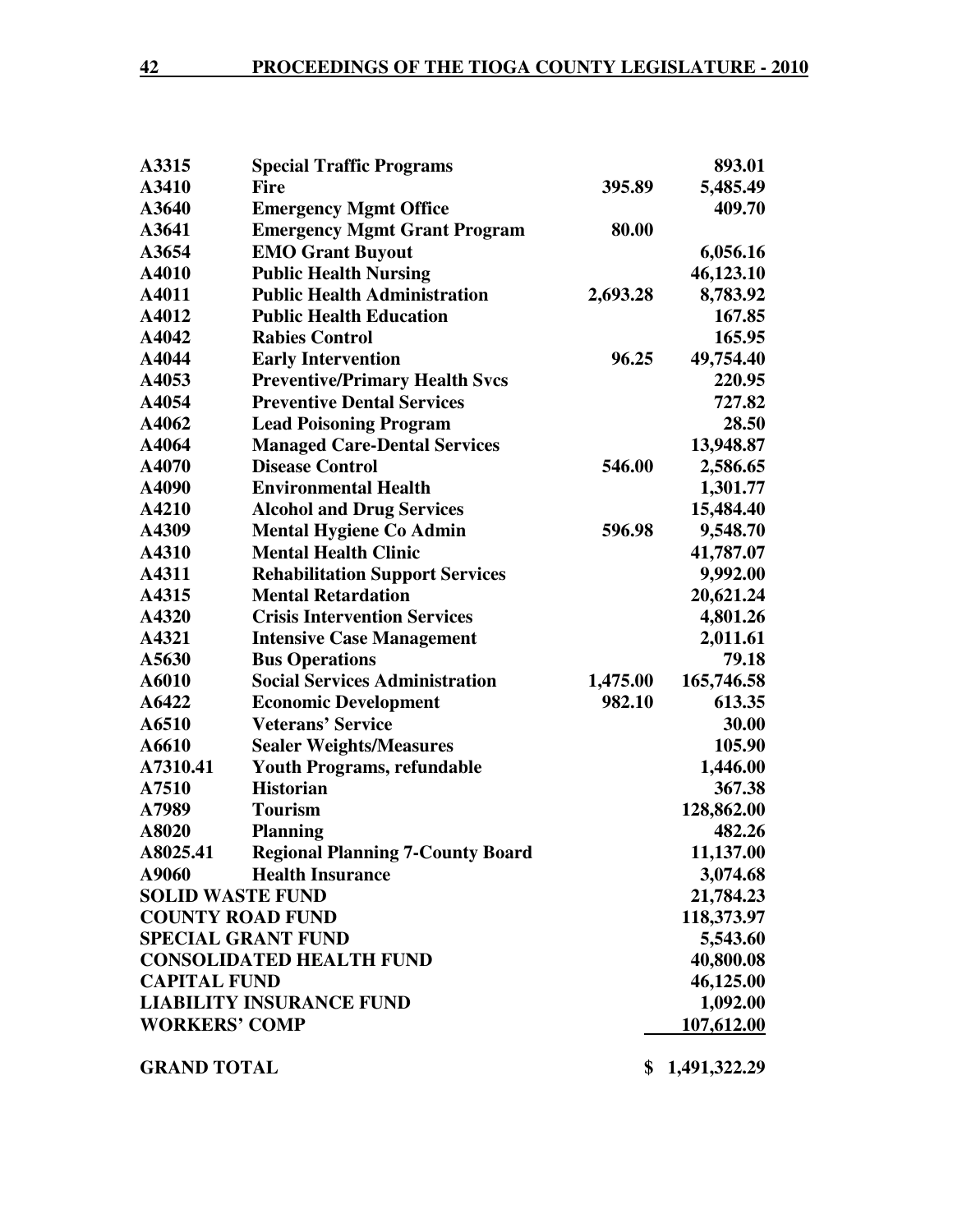**Legislator McEwen made a motion to approve the minutes of January 4 and 12, 2010, seconded by Legislator Roberts, and carried.** 

**Committee meeting reports are on file in the Legislative Clerk's Office and may be procured there by any interested person.** 

 **Legislator McEwen made a motion to pass the following six resolutions, all on erroneous assessments, as one, seconded by Legislator Roberts and carried.** 

**REFERRED TO: FINANCE COMMITTEE** 

**RESOLUTION NO. 39-10** *ERRONEOUS ASSESSMENT* 

 *TOWN OF NEWARK VALLEY* 

 **Adoption moved by Legislator Roberts, Seconded by Legislator McEwen.** 

**WHEREAS: An application for corrected tax roll indicates that property no. 1838 assessed to Roger L & Debra A Farthing on the 2010 tax rolls of the Town of Newark Valley is erroneous in that a clerical error was made and a correction filed last year but system never updated, therefore the 2010 taxable value of \$81,000 should have been reduced to \$62,400; be it therefore** 

**RESOLVED: That a corrected 2010 tax bill be issued to Roger & Debra Farthing for property no. 1838 by the Town of Newark Valley as follows:** 

|                           | 2010 Corrected Tax Bill Acct #1838 |            |  |
|---------------------------|------------------------------------|------------|--|
| County                    |                                    | 736.32     |  |
| Recycle                   |                                    | 30.76      |  |
| <b>Townwide</b>           |                                    | 314.59     |  |
| <b>Newark Valley Fire</b> |                                    | 90.08      |  |
| <b>TOTAL</b>              |                                    | \$1,171.75 |  |

**and be it further** 

**RESOLVED: That the erroneous town tax of \$93.78 be charged back to the Town of Newark Valley and the erroneous fire tax of \$26.85 be charged back to the Newark Valley Fire District; and be it further** 

**RESOLVED: That the erroneous solid waste tax of \$9.17 be charged back to the Solid Waste Fund; and be it further**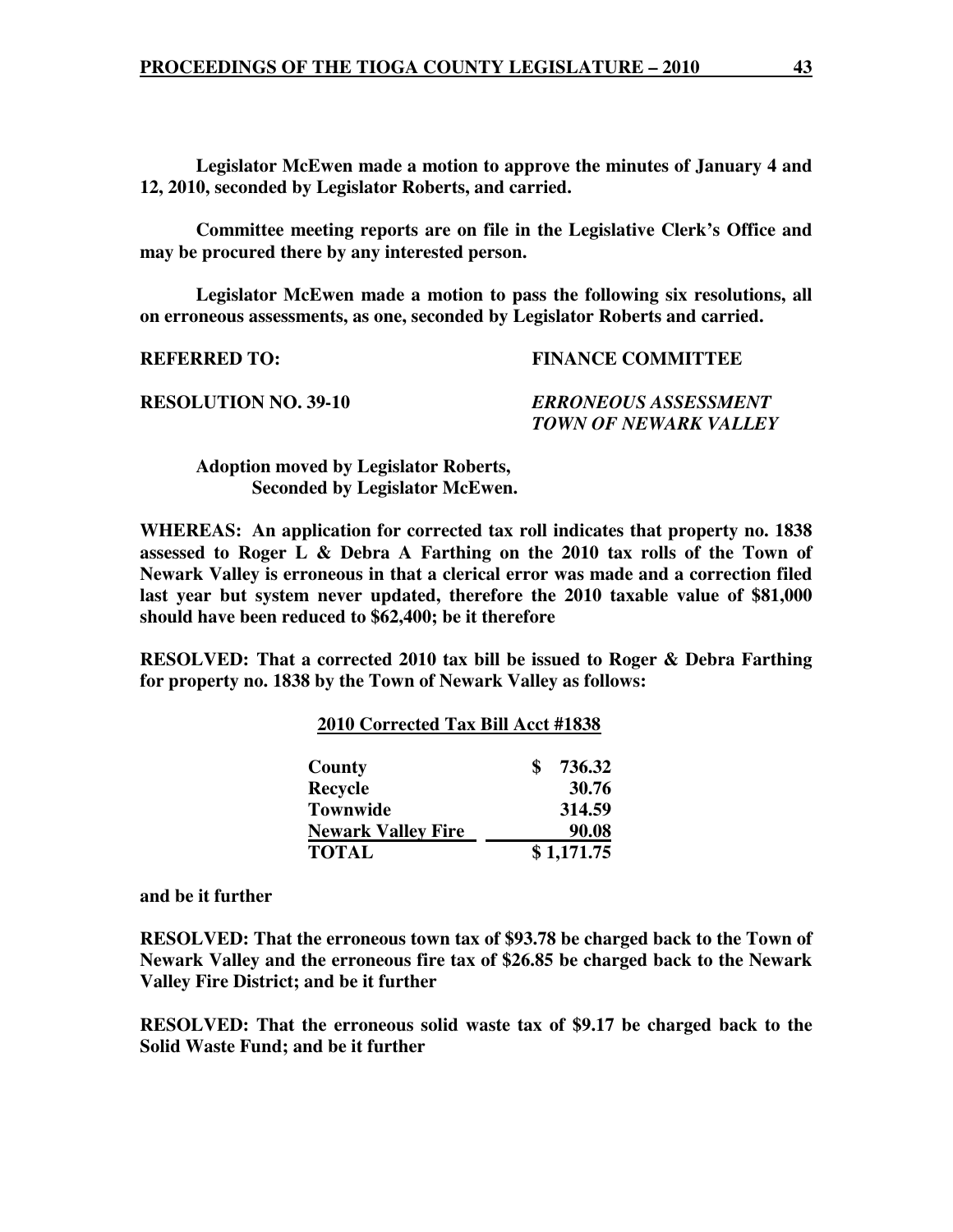**RESOLVED: That the erroneous county tax of \$219.48 be charged to the proper account in the records of the County Treasurer** 

> **Roll Call: Ayes 08 Noes 00 Absent 01 CARRIED**

**REFERRED TO: FINANCE COMMITTEE** 

**RESOLUTION NO. 40-10** *ERRONEOUS ASSESSMENT TOWN OF BARTON* 

 **Adoption moved by Legislator Roberts, Seconded by Legislator McEwen.** 

**WHEREAS: An application for corrected tax roll indicates that property #10275 assessed to Cotton Hanlon Inc. on the 2010 tax roll of the Town of Barton is erroneous in that the building on the parcel is part of a pipeline assessment and the correct assessment should be \$215,300; therefore be it** 

**RESOLVED: That the Town of Barton issue a new tax bill to Cotton Hanlon Inc. as indicated below:** 

 **Acct # 10275** 

| County               | \$1,667.28 |
|----------------------|------------|
| Recycle              | 69.54      |
| <b>Townwide</b>      | 432.45     |
| <b>Lockwood Fire</b> | 233.17     |
|                      | \$2,402.44 |

**and be it further** 

**RESOLVED: That the erroneous town tax of \$70.30 be charged back to the Town of Barton and the erroneous fire tax of \$37.91 be charged back to the Lockwood Fire District; and be it further** 

**RESOLVED: That the erroneous solid waste tax of \$11.31 be charged back to the Solid Waste Fund; and be it further** 

**RESOLVED: That the erroneous county tax of \$271.04 be charged to the proper account in the records of the County Treasurer.**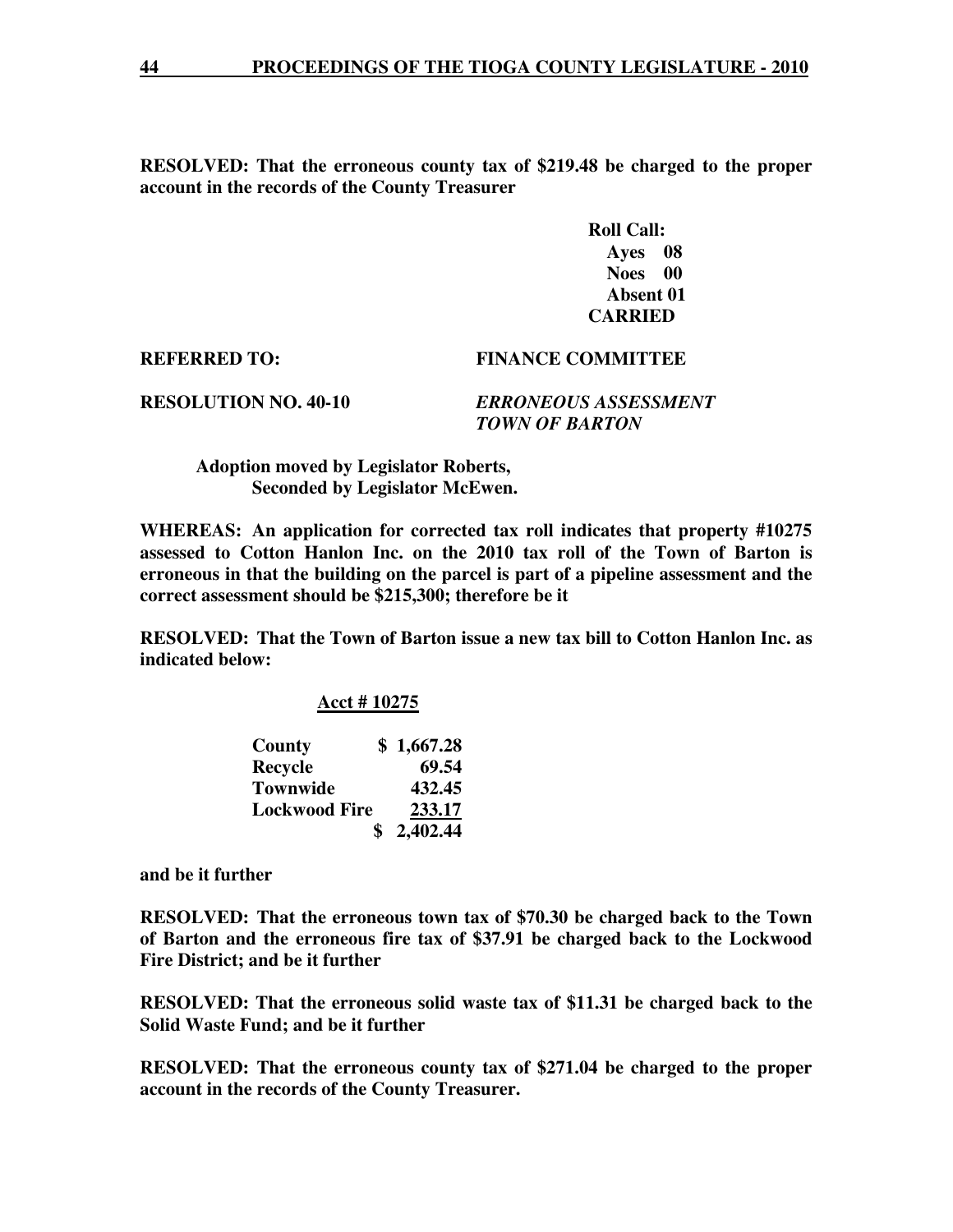**Roll Call: Ayes 08 Noes 00 Absent 01 CARRIED** 

#### **REFERRED TO: FINANCE COMMITTEE**

**RESOLUTION NO. 41-10** *ERRONEOUS ASSESSMENT TOWN OF OWEGO* 

#### **Adoption moved by Legislator Roberts, Seconded by Legislator McEwen.**

**WHEREAS: An application for corrected tax roll indicates that a clerical error credited a utility payment of \$211.24 made by Roger Menhennett to property no. 11073 assessed to Robert B Giknis and Laura M St. George on the 2010 tax roll of the Town of Owego when it should have been credited to property no. 11811 assessed to Roger M and Cecilia Menhennett on the 2010 tax roll of the Town of Owego; and** 

**WHEREAS: The error caused the amount of \$211.24 to be erroneously added as unpaid to the tax bill for property no. 11811 assessed to Roger Menhennett; and** 

**WHEREAS: The application states that the amount of \$211.24 be added to the bill for property no. 11073 in addition to the utility amount of \$32.43 that is already on the bill, making the total unpaid utility amount \$243.67 for Robert Giknis; be it therefore** 

**RESOLVED: That a new tax bill be issued to Roger Menhennet for property no. 11811, and a new tax bill be issued to Robert Giknis for property no. 11073 by the Town of Owego as follows:** 

#### **Corrected 2010 Tax Bills**

| <b>Roger Menhennett #11811</b> |            | <b>Robert B Giknis #11073</b> |            |
|--------------------------------|------------|-------------------------------|------------|
| County                         | \$932.76   | County                        | \$2,176.79 |
| <b>Recycle</b>                 | 38.96      | Recycle                       | 90.92      |
| <b>Townwide</b>                | 75.03      | <b>Townwide</b>               | 175.11     |
| <b>Part Town</b>               | 178.65     | <b>Part Town</b>              | 416.92     |
| <b>Owego Fire</b>              | 131.90     | <b>Return School</b>          | 5,628.57   |
| <b>Lighting 3</b>              | 36.34      | <b>Owego Fire</b>             | 307.81     |
|                                |            | <b>Utilities</b>              | 243.67     |
| <b>TOTAL</b>                   | \$1,393.64 | <b>TOTAL</b>                  | \$9,039.79 |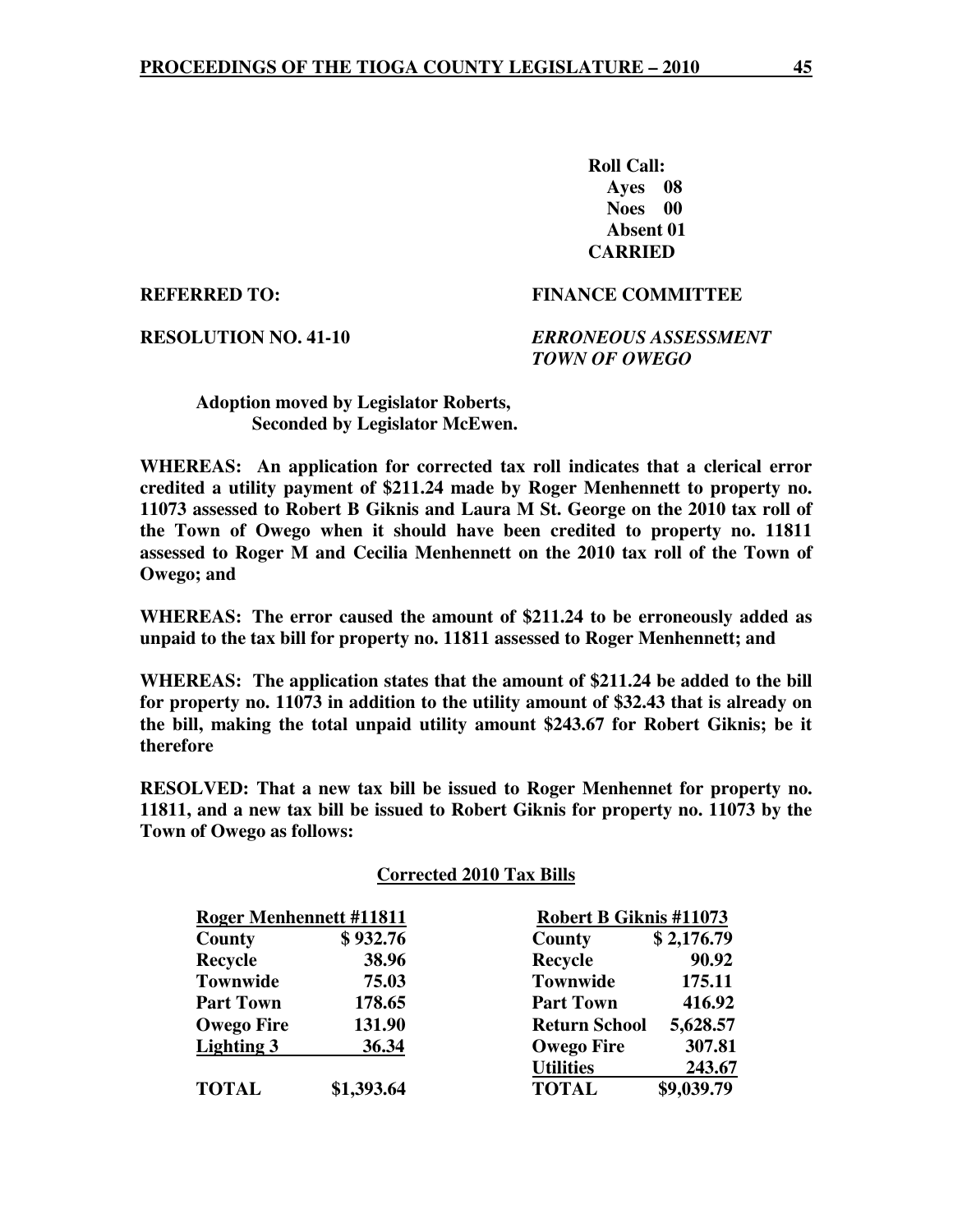**Roll Call: Ayes 08 Noes 00 Absent 01 CARRIED** 

#### **REFERRED TO: FINANCE COMMITTEE**

**RESOLUTION NO. 42-10** *ERRONEOUS ASSESSMENT TOWN OF BARTON* 

#### **Adoption moved by Legislator Roberts, seconded by Legislator McEwen.**

**WHEREAS: An application for corrected tax roll indicates that (13) parcels, various account numbers, assessed to the Norfolk Southern Railway in the roll section 7 on the 2010 tax rolls of the Town of Barton are erroneous in that the 2008 instead of the 2009 ceiling amounts were used in error; and** 

**WHEREAS: The total amount of taxes erroneously billed for the (13) parcels in the Town of Barton is \$57,651.39, and should be \$46,443.95 as indicated below:** 

| Owner                   | Acct# | <b>From</b> | To          |
|-------------------------|-------|-------------|-------------|
| <b>Norfolk Southern</b> | 11487 | \$8,049.57  | \$5,853.72  |
| <b>Norfolk Southern</b> | 11488 | 696.49      | 506.88      |
| <b>Norfolk Southern</b> | 11490 | 2,558.36    | 1,860.46    |
| <b>Norfolk Southern</b> | 11491 | 849.43      | 617.71      |
| <b>Norfolk Southern</b> | 11535 | 5,904.21    | 4,880.02    |
| <b>Norfolk Southern</b> | 11536 | 9,243.18    | 7,639.79    |
| <b>Norfolk Southern</b> | 11537 | 1,263.81    | 1,044.58    |
| <b>Norfolk Southern</b> | 11538 | 3,869.65    | 3,198.39    |
| <b>Norfolk Southern</b> | 11539 | 3,362.44    | 2,779.17    |
| <b>Norfolk Southern</b> | 11541 | 1,503.65    | 1,242.81    |
| <b>Norfolk Southern</b> | 11542 | 1,433.40    | 1,184.75    |
| <b>Norfolk Southern</b> | 11543 | 7,317.47    | 6,048.11    |
| <b>Norfolk Southern</b> | 11544 | 11,599.73   | 9,587.56    |
| <b>TOTALS</b>           |       | \$57,651.39 | \$46,443.95 |

#### **be it therefore**

**RESOLVED: That Norfolk Southern Railway pay the reduced amount for the (13) parcels in the Town of Barton; and be it further**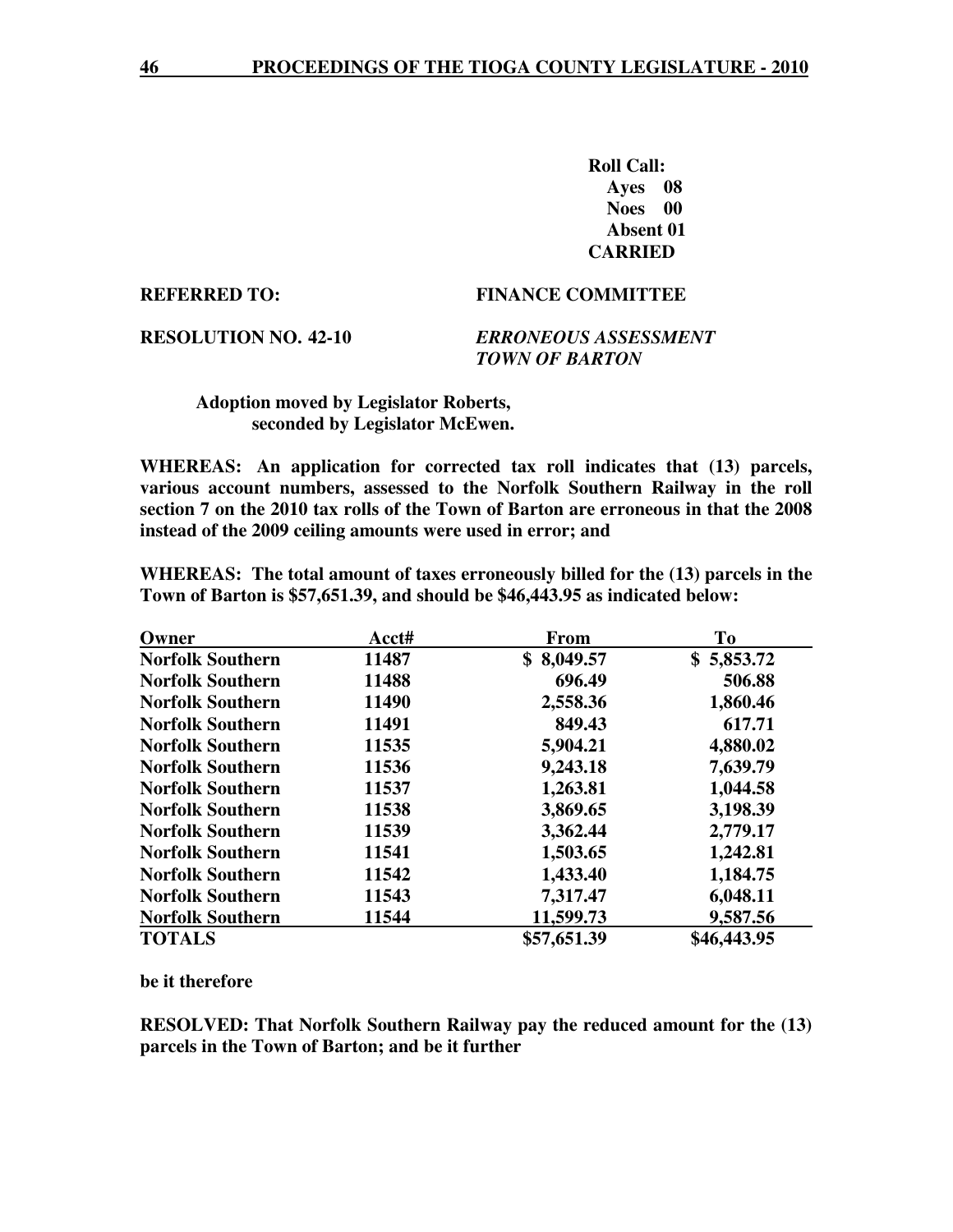**RESOLVED: That the erroneous town tax of \$2,043.91 be charged back to the Town of Barton and the erroneous fire tax of \$954.76 be charged back to the Waverly Fire District; and be it further** 

**RESOLVED: That the erroneous solid waste tax of \$328.69 be charged back to the Solid Waste Fund; and be it further** 

**RESOLVED: That the erroneous county tax of \$7,880.08 be charged to the proper account in the records of the County Treasurer** 

> **Roll Call: Ayes 08 Noes 00 Absent 01 CARRIED**

#### **REFERRED TO: FINANCE COMMITTEE**

**RESOLUTION NO. 43-10** *ERRONEOUS ASSESSMENT TOWN OF TIOGA* 

 **Adoption moved by Legislator Roberts, Seconded by Legislator McEwen.** 

**WHEREAS: An application for corrected tax roll indicates that unpaid school taxes in the amount of \$2,255.28 for property no. 1301, assessed to G Henry Manwaring on the 2010 tax roll of the Town of Tioga were relevied in error to property no. 2006, assessed to Phelan Hill on the 2010 tax rolls of the Town of Tioga; be it therefore** 

**RESOLVED: That a new tax bill be issued to G Henry Manwaring for property no. 1301 and a new tax bill be issued to Phelan Hill for property no. 2006 by the Town of Tioga as follows:** 

#### **Corrected 2010 Town of Tioga Tax Bills**

| <u>Acct 2006 – Hill</u> |        | Acct 1301 – Manwaring |            |
|-------------------------|--------|-----------------------|------------|
| County                  | 71.78  | County                | \$2,103.13 |
| <b>Recycle</b>          | 3.00   | <b>Recycle</b>        | 87.85      |
| <b>Townwide</b>         | 27.75  | <b>Townwide</b>       | 813.13     |
| <b>Tioga Fire</b>       | 6.91   | <b>Return School</b>  | 2,255.28   |
|                         |        | <b>Tioga Fire</b>     | 202.36     |
| <b>TOTAL</b>            | 109.44 | <b>TOTAL</b>          | \$5,461.75 |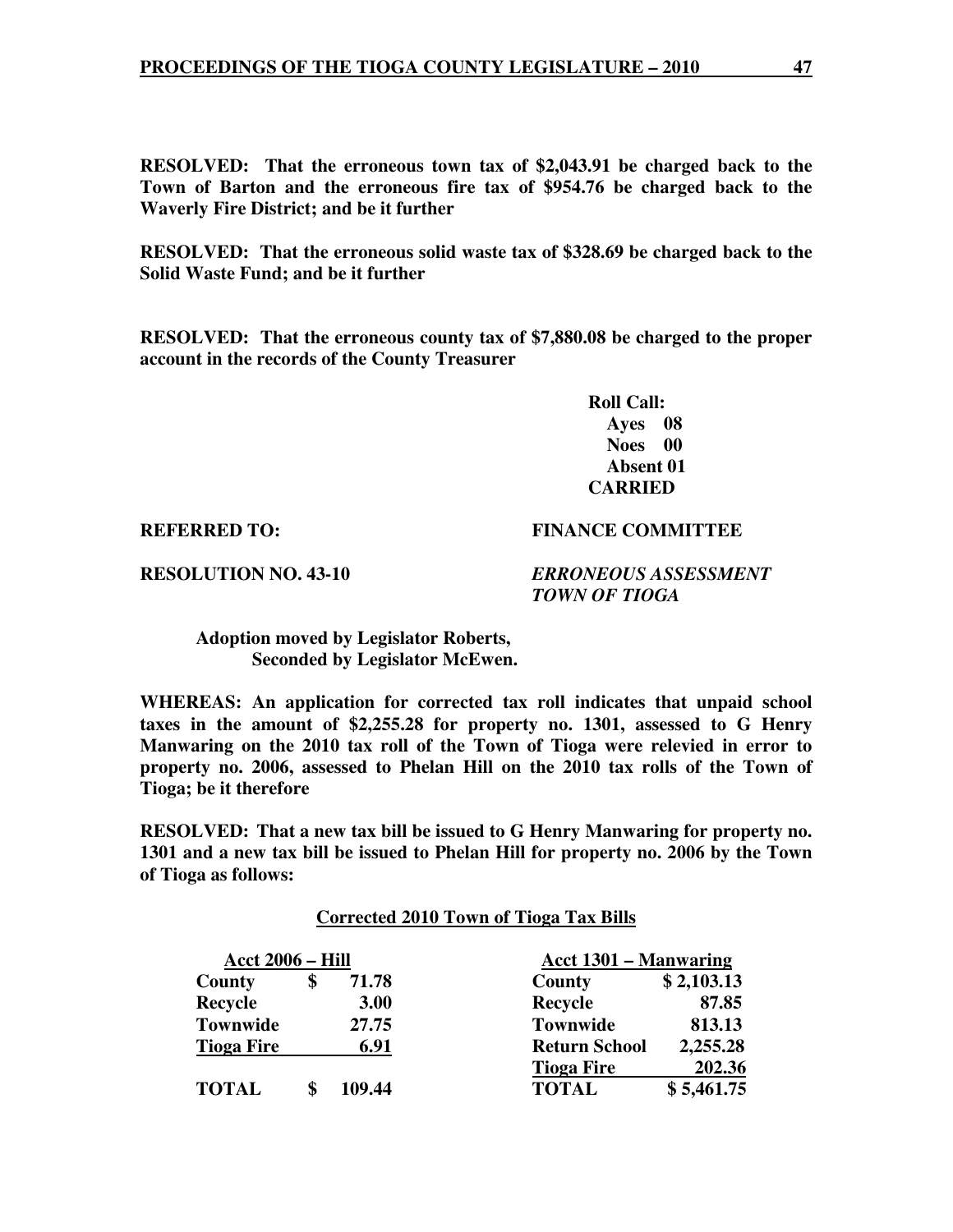**Roll Call: Ayes 08 Noes 00 Absent 01 CARRIED** 

#### **REFERRED TO: FINANCE COMMITTEE**

**RESOLUTION NO. 44-10** *ERRONEOUS ASSESSMENT TOWN OF TIOGA* 

 **Adoption moved by Legislator Roberts, Seconded by Legislator McEwen.** 

**WHEREAS: An application for corrected tax roll indicates that property no. 2242, assessed to J2RE, LLC on the 2010 tax rolls of the Town of Tioga is erroneous in that the parcel was taken over by the Town of Tioga as a town road known as Fieldstone Lane and should be tax exempt; and** 

**WHEREAS: The 2010 tax bill amount is \$54.72; be it therefore** 

**RESOLVED: That the erroneous town tax of \$13.88 be charged back to the Town of Tioga and the erroneous fire tax of \$3.45 be charged back to the Tioga Fire District; and be it further** 

**RESOLVED: That the erroneous solid waste tax of \$1.50 be charged back to the Solid Waste Fund; and be it further** 

**RESOLVED: That the erroneous county tax of \$35.89 be charged to the proper account in the records of the County Treasurer**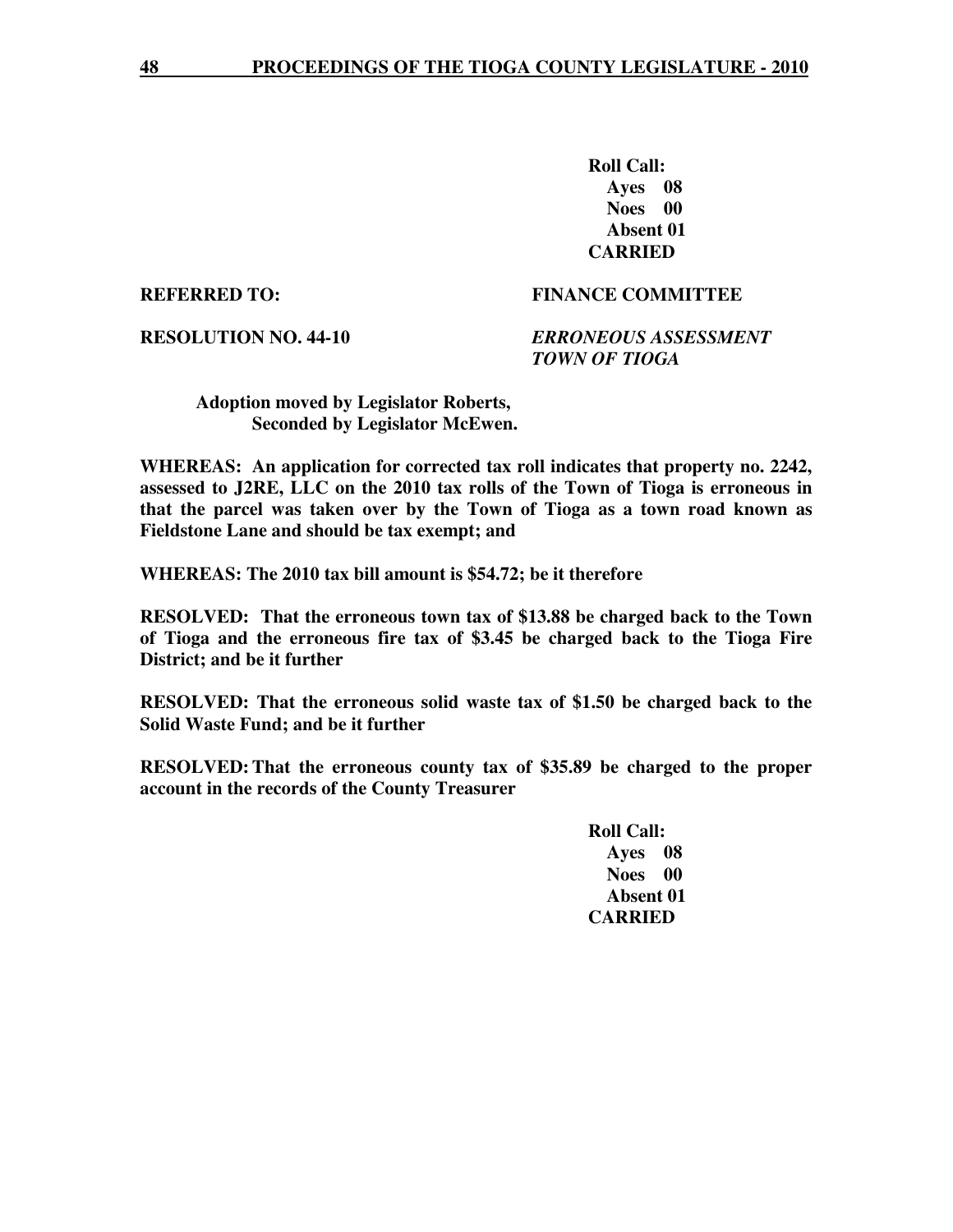### **REFERRED TO: FINANCE/LEGAL COMMITTEE**

# **RESOLUTI0N NO. 45-10** *AUTHORIZE SALE OF TIOGA COUNTY PROPERTY LOCATED IN THE TOWN OF TIOGA TO BEVERLY ATKINSON OR HER ASSIGNS*

#### **Adoption moved by Legislator McEwen, Seconded by Legislator Roberts.**

**WHEREAS: Property located in the Town of Tioga, assessed to the County of Tioga, identified as Tax Map number 148.08-1-17 and parcel number 345; and** 

**WHEREAS: The County has been approached by Beverly Atkinson, who has made an offer to purchase the property for \$1.00, "as is", thereby placing the property back on the tax rolls; be it therefore** 

**RESOLVED: That the Chair of the Tioga County Legislature be and hereby is authorized to sign and record on receipt of \$1.00 and recording costs of \$310.00, a Quit Claim Deed conveying the property assessed to the County of Tioga located in the Town of Tioga, identified on the Town of Tioga Tax Map as number 148.08-1- 17, parcel number 345, to Beverly Atkinson or her assigns.** 

> **Roll Call: Ayes 08 Noes 00 Absent 01 CARRIED**

#### **REFERRED TO: FINANCE COMMITTEE**

**RESOLUTION NO. 46-10** *APPORTION DOG FUND MONIES*

 **Adoption moved by Legislator McEwen, seconded by Legislator Roberts.** 

**WHEREAS: There has been received from the County Treasurer a report of the expenditures and surplus from the Dog License Fund monies for the year ended December 31, 2009; be it therefore** 

**RESOLVED: That the County Treasurer is hereby authorized and directed to pay to the several Towns the surplus monies apportioned to them as follows:**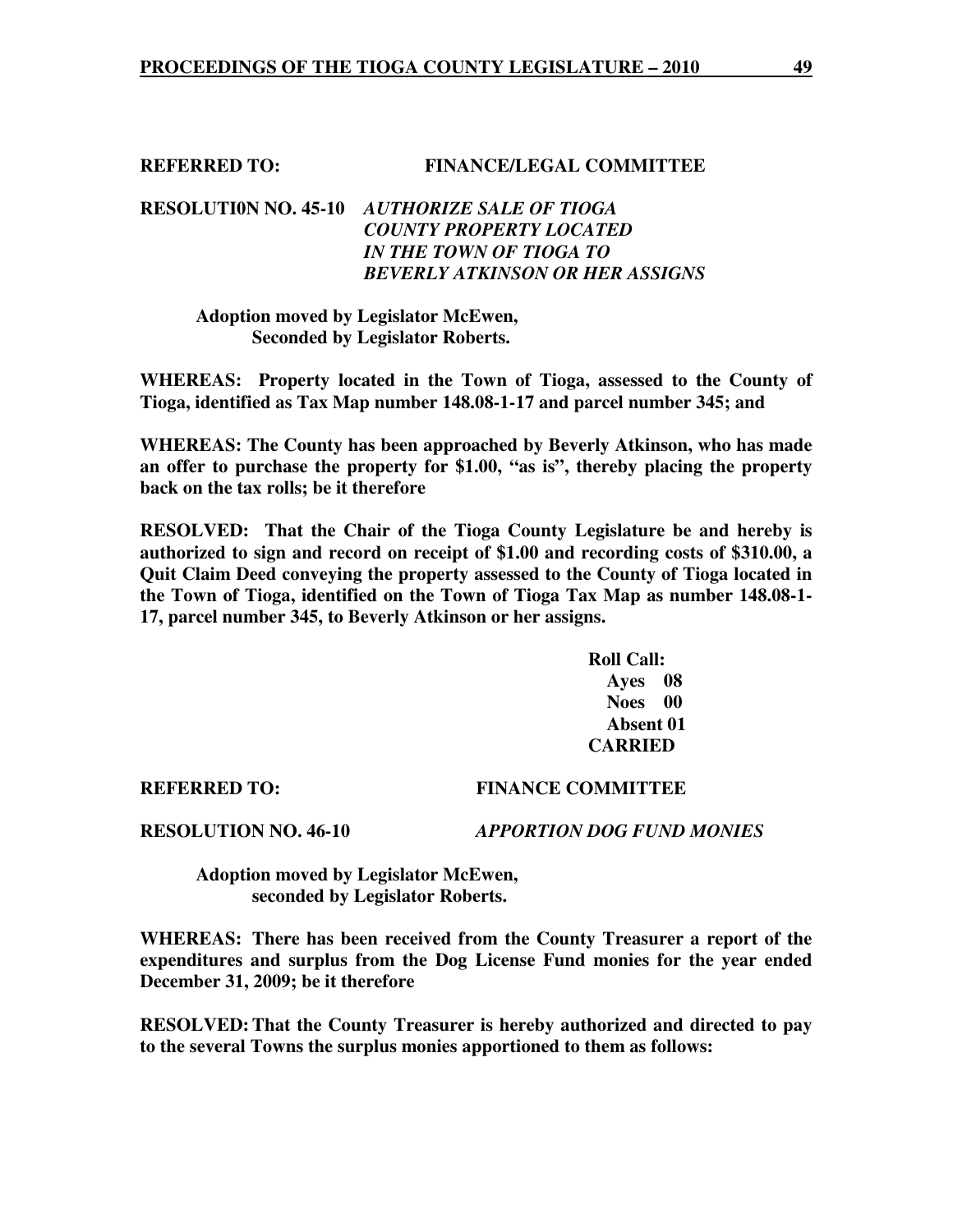| <b>Town of Barton</b>        | \$1,554.04 |
|------------------------------|------------|
| <b>Town of Berkshire</b>     | 377.78     |
| <b>Town of Candor</b>        | \$1,543.60 |
| <b>Town of Newark Valley</b> | 675.00     |
| <b>Town of Nichols</b>       | \$756.76   |
| <b>Town of Owego</b>         | \$2,228.12 |
| <b>Town of Richford</b>      | 101.96     |
| <b>Town of Spencer</b>       | 551.38     |
| <b>Town of Tioga</b>         | 924.01     |
|                              |            |

 **TOTAL \$8,712.65** 

 **Roll Call: Ayes 08 Noes 00 Absent 01 CARRIED** 

#### **REFERRED TO: LEGISLATIVE WORKSESSION**

#### **RESOLUTION NO. 47-10** *REAPPOINT REAP BOARD MEMBER*

 **Adoption moved by Legislator Sullivan, Seconded by Legislator Monell.** 

**WHEREAS: The By-Laws of the REAP Board require that the Legislature nominate one person to act as its member on the REAP Board of Directors; and** 

**WHEREAS: Elaine Jardine, Planning Director, is willing to serve another term on the REAP Board of Directors; therefore be it** 

**RESOLVED: That Elaine Jardine, Planning Director, be hereby reappointed to the REAP Board for a two year term from February 14, 2010 through February 13, 2012.** 

#### **CARRIED**

#### **REFERRED TO: HEALTH & HUMAN SERVICES COMMITTEE**

**RESOLUTION NO. 48–10** *EXTEND YOUTH BOARD MEMBERS TERM YOUTH BUREAU* 

 **Adoption moved by Legislator Huttleston, Seconded by Legislator Monell.**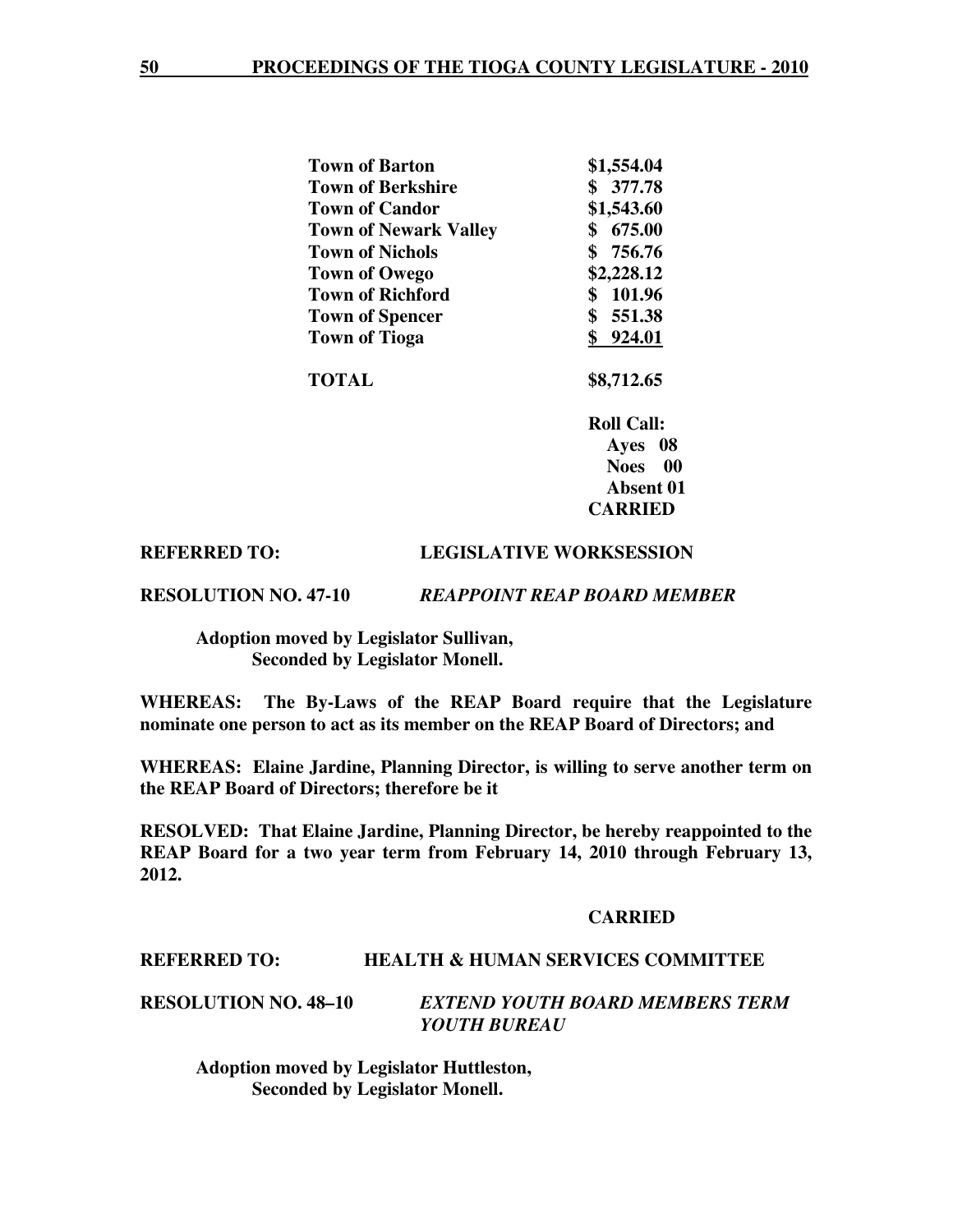**WHEREAS: The Tioga County Youth Board is organized as an advisory body to the Tioga County Youth Bureau; and** 

**WHEREAS: The purpose of the Youth Board is to carry out the provision of Section 95 of the General Municipal Law of the State of New York and Resolution No. 140 of 1981 of the Tioga County Legislature; and** 

**WHEREAS: The Tioga County Youth Board Bylaws provides for representatives to the Youth Board be appointed by the County Legislature; and** 

**WHEREAS: The County Legislature previously appointed members to the Youth Board under Resolution No. 228-09 and terms have expired; now therefore be it** 

**RESOLVED: That the following listed representative terms be extended as follows:** 

|                                          | <b>TERM</b>               |
|------------------------------------------|---------------------------|
| <b>Angela Klopf (Extending Term)</b>     | $01/01/2010 - 12/31/2013$ |
| <b>Hannah Robinson (Extending Term)</b>  | $01/01/2010 - 12/31/2013$ |
| Nicole O'Connell-Avery (Extending Term)  | $01/01/2010 - 12/31/2013$ |
| <b>Barbara Crannell (Extending Term)</b> | $01/01/2010 - 12/31/2013$ |

 **CARRIED** 

**REFERRED TO: PUBLIC SAFETY COMMITTEE** 

**RESOLUTION NO. 49-10** *APPOINT MEMBERS ALTERNATIVES TO INCARCERATION ADVISORY BOARD* 

 **Adoption moved by Legislator Sauerbrey, seconded by Legislator Huttleston.** 

**RESOLVED: That the following members be appointed to the Alternatives to Incarceration Advisory Board for the following terms:** 

| Ex-Offender                                                         | $4/1/10 - 3/31/11$ |
|---------------------------------------------------------------------|--------------------|
| <b>Crime Victim</b>                                                 | $4/1/10 - 3/31/11$ |
| Rep for Private Organization Operating within County 4/1/10-3/31/11 |                    |
| <b>State Certified Provider of Alcohol and/or Substance</b>         |                    |
| <b>Abuse Treatment</b>                                              | $4/1/10 - 3/31/11$ |
|                                                                     |                    |

 **CARRIED**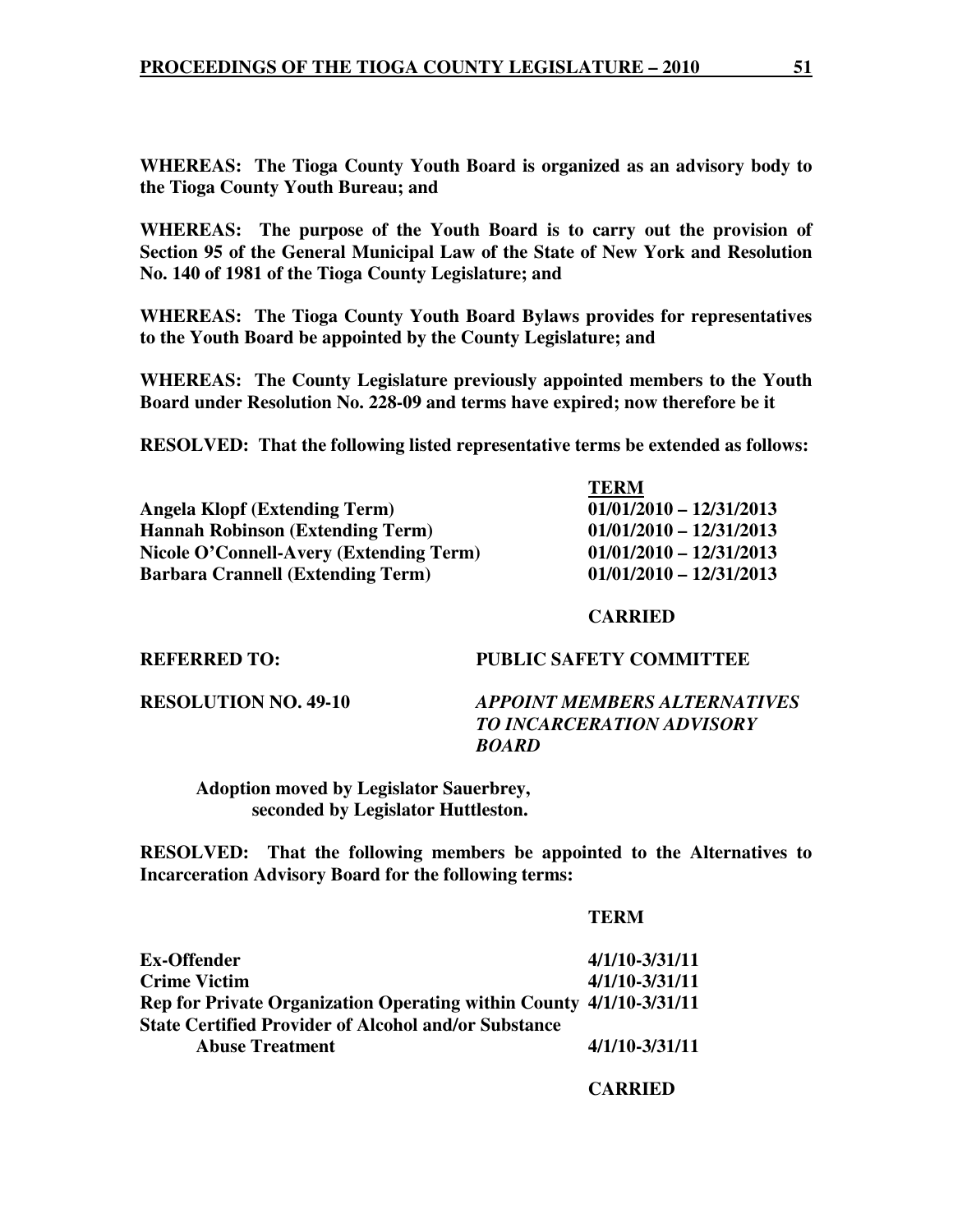**REFERRED TO: LEGISLATIVE WORKSESSION** 

**RESOLUTION NO. 50-10** *APPOINT DIRECTOR* 

 *SOIL AND WATER CONSERVATION DISTRICT* 

 **Adoption moved by Legislator Monell, Seconded by Legislator Sullivan.** 

**RESOLVED: That Robert Aman of Candor, New York be hereby appointed Farm Bureau Representative for a term of April 1, 2010 through March 31, 2013.** 

#### **CARRIED**

#### **REFERRED TO: HEALTH & HUMAN SERVICES COMMITTEE**

**RESOLUTION NO. 51-10** *RESOLUTION APPOINTING KEITH NICHOLS, MD TO THE COMMUNITY SERVICES BOARD* 

> **Adoption moved by Legislator Huttleston, seconded by Legislator McEwen.**

**WHEREAS: The Tioga County Community Services Board has a vacant position available; and** 

**WHEREAS: Keith Nichols, MD residing in Owego, NY, has expressed an interest in filling the vacant position; and** 

**WHEREAS: The Community Services Board nominated Dr. Nichols for the position at its January 21, 2010 meeting; now therefore be it** 

**RESOLVED: That the Tioga County Legislature hereby appoints Keith Nichols, MD to the Tioga County Community Services Board for the remainder of a vacant position ending on March 31, 2013.** 

 **CARRIED**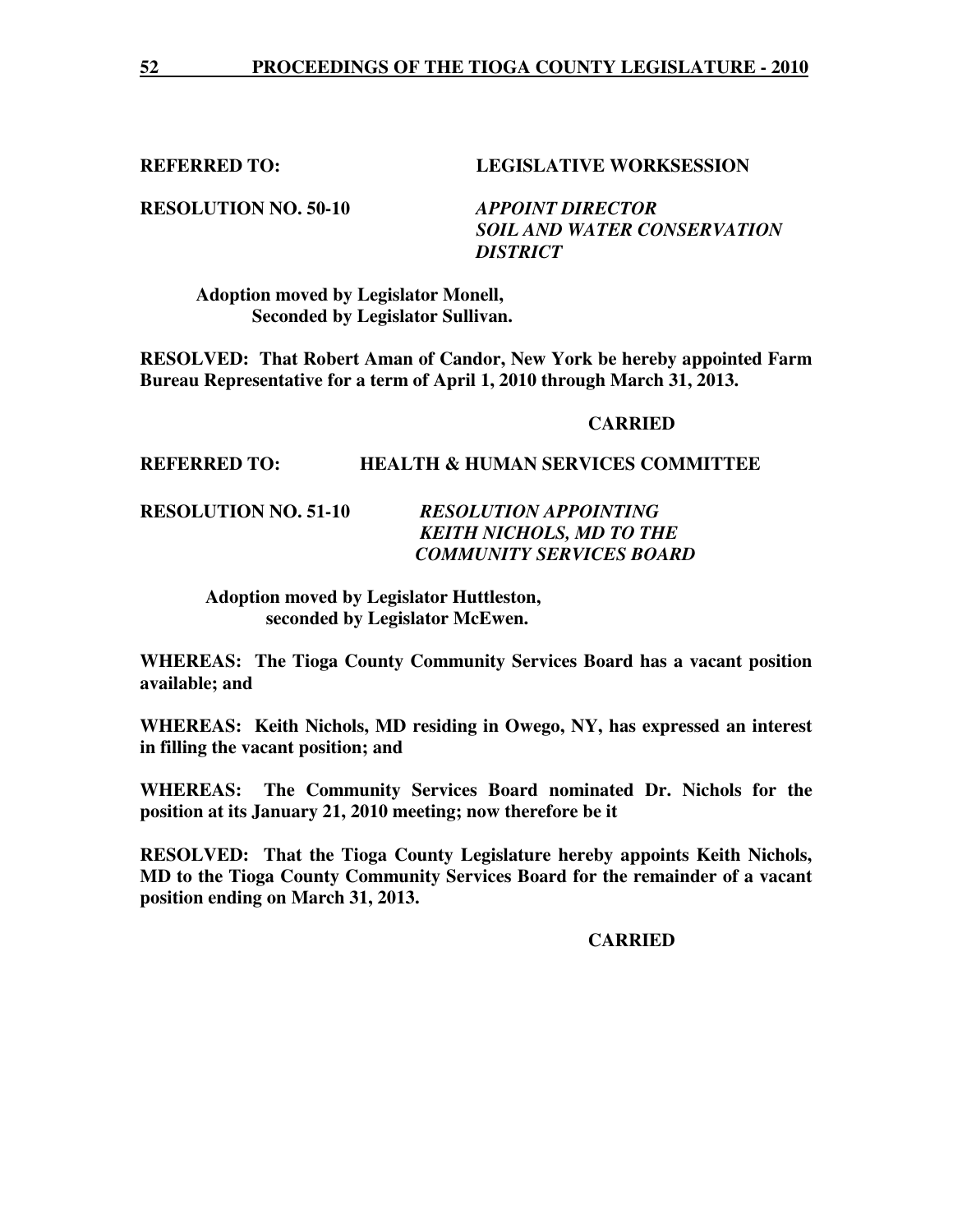#### **REFERRED TO: HEALTH & HUMAN SERVICES COMMITTEE**

#### **RESOLUTION NO. 52–10** *APPROVE FUNDING 2010 YOUTH BUREAU PROGRAMS*

#### **Adoption moved by Legislator Huttleston, Seconded by Legislator McEwen.**

**WHEREAS: The Tioga County Legislature approves Youth Bureau program funding, which is 100% reimbursable from the New York State Office of Children and Family Services; and** 

**WHEREAS: The Tioga County Youth Board has reviewed 2010 applications for funding, which are consistent with guidelines previously presented to the Legislative Committee; now therefore be it** 

**RESOLVED: That the following programs recommended by the Tioga County Youth Board for program year 2010 be approved by the Tioga County Legislature in the amounts indicated:** 

# **Youth Development and Delinquency Prevention Programs Cooperative Extension Family Resource Centers \$13,647 Tioga County Council on Alcohol & Substance Abuse \$ 6,243 Cooperative Extension Waverly Youth Café \$ 4,344 Camp Ahwaga \$ 3,069 Spencer Van Etten Building Foundations \$ 2,000 \$ 2,000 Newark Valley Historical Society Youth Programs \$ 800**

#### **Special Delinquency Prevention Programs**

| Big Brothers Big Sisters of Bradford County, Inc.    |              | \$8,949  |
|------------------------------------------------------|--------------|----------|
| <b>A New Hope Center</b>                             |              | \$8,247  |
| <b>Cooperative Extension Family Resource Centers</b> |              | \$2,224  |
|                                                      | <b>TOTAL</b> | \$49,523 |

| <b>Roll Call:</b> |  |
|-------------------|--|
| Ayes 08           |  |
| Noes 00           |  |
| <b>Absent 01</b>  |  |
| <b>CARRIED</b>    |  |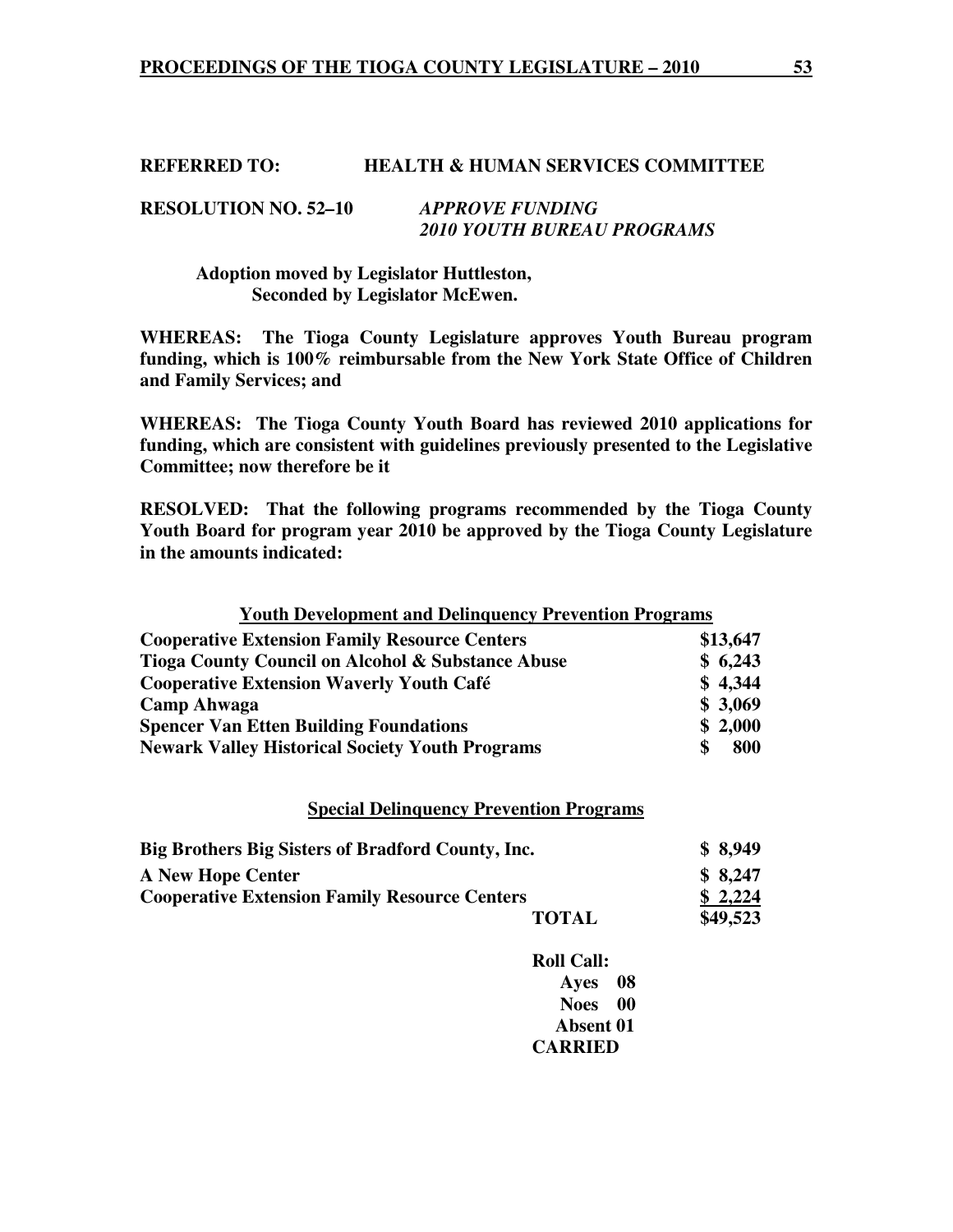#### **REFERRED TO: HEALTH & HUMAN SERVICES COMMITTEE**

#### **RESOLUTION NO. 53-10** *MODIFY FEE SCHEDULE PUBLIC HEALTH*

 **Adoption moved by Legislator Huttleston, seconded by Legislator Monell.** 

**WHEREAS: The current rate schedule for Tioga County Department of Public Health services is below the level to insure maximum reimbursement; and** 

**WHEREAS: The Department of Public Health would be able to increase revenues with the adjusted rate; and** 

**WHEREAS: Our independent auditors have recommended that the Public Health services rate be adjusted; and** 

**WHEREAS: Changes to rates are required to be approved by the Legislature; therefore be it** 

**RESOLVED: That the fee schedule be modified as follows retroactive to January 1, 2010:** 

 **Skilled Nursing Care \$185.00 per visit** 

 **Roll Call: Ayes 08 Noes 00 Absent 01 CARRIED** 

#### **REFERRED TO: HEALTH & HUMAN SERVICES COMMITTEE FINANCE COMMITTEE**

### **RESOLUTION NO. 54-10** *APPROPRIATION OF FUNDS PUBLIC HEALTH*

 **Adoption moved by Legislator Huttleston, Seconded by Legislator McEwen.** 

**WHEREAS: Tioga County Health Department (TCHD) has received a funding award from the National Association of County and City Health Officials (NACCHO) for assisting NACCHO's development of accreditation of Health Departments; and**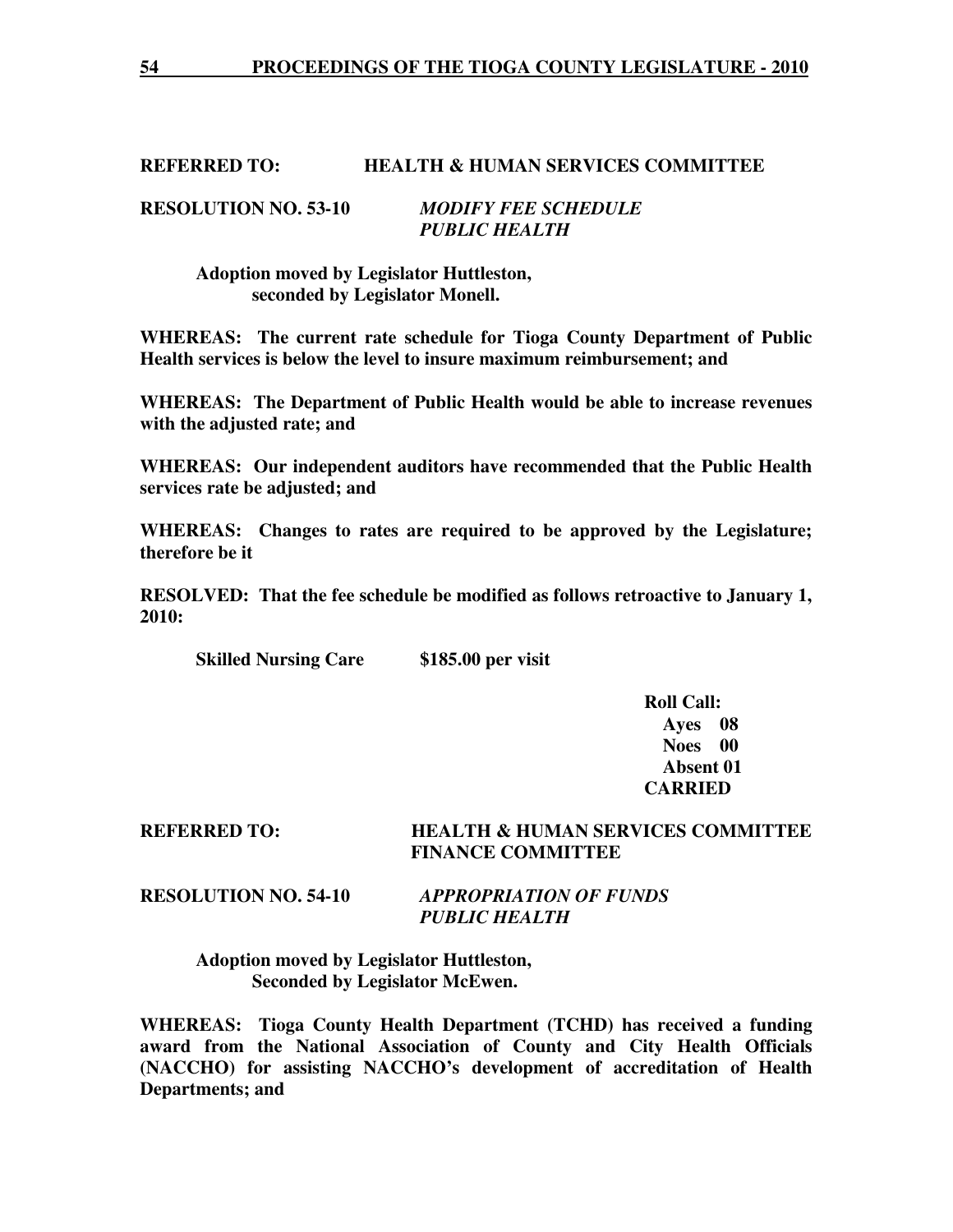**WHEREAS: The funding provided is intended to offset costs incurred and the purchase of items as part of the program; and** 

**WHEREAS: NACCHO has approved the funding plan; and** 

**WHEREAS: Appropriation of Funds requires Legislative approval; therefore be it** 

**RESOLVED: That funding be appropriated as follows:**

|     | <b>From: A1610.22</b> | <b>Public Health Admin: Receipts</b>       | \$27,280 |
|-----|-----------------------|--------------------------------------------|----------|
| To: |                       | A4011.40-595 Public Health Admin: Services | \$27,280 |

 **Roll Call: Ayes 08 Noes 00 Absent 01 CARRIED** 

#### **REFERRED TO: HEALTH & HUMAN SERVICES COMMITTEE FINANCE COMMITTEE**

**RESOLUTION NO. 55-10** *APPROPRIATION OF FUNDS*

 **Adoption moved by Legislator Huttleston, Seconded by Legislator McEwen.** 

**WHEREAS: Tioga County Health Department (TCHD) has received funding from Office of Homeland Security (OHS) for the Public Health Emergency Preparedness program; and** 

**WHEREAS: TCHD has received approval of the funding budget by OHS; and** 

**WHEREAS: Appropriation of funds requires Legislative approval; therefore be it** 

**RESOLVED: That funding be appropriated as follows:**

| <b>From:</b> | A4401.00 Federal Funds               | \$27,776 |  |
|--------------|--------------------------------------|----------|--|
| To:          | A4011.20-130 Health Admin: Equipment | \$11,500 |  |
| To:          | A4011.40-640 Health Admin: Supplies  | \$16,276 |  |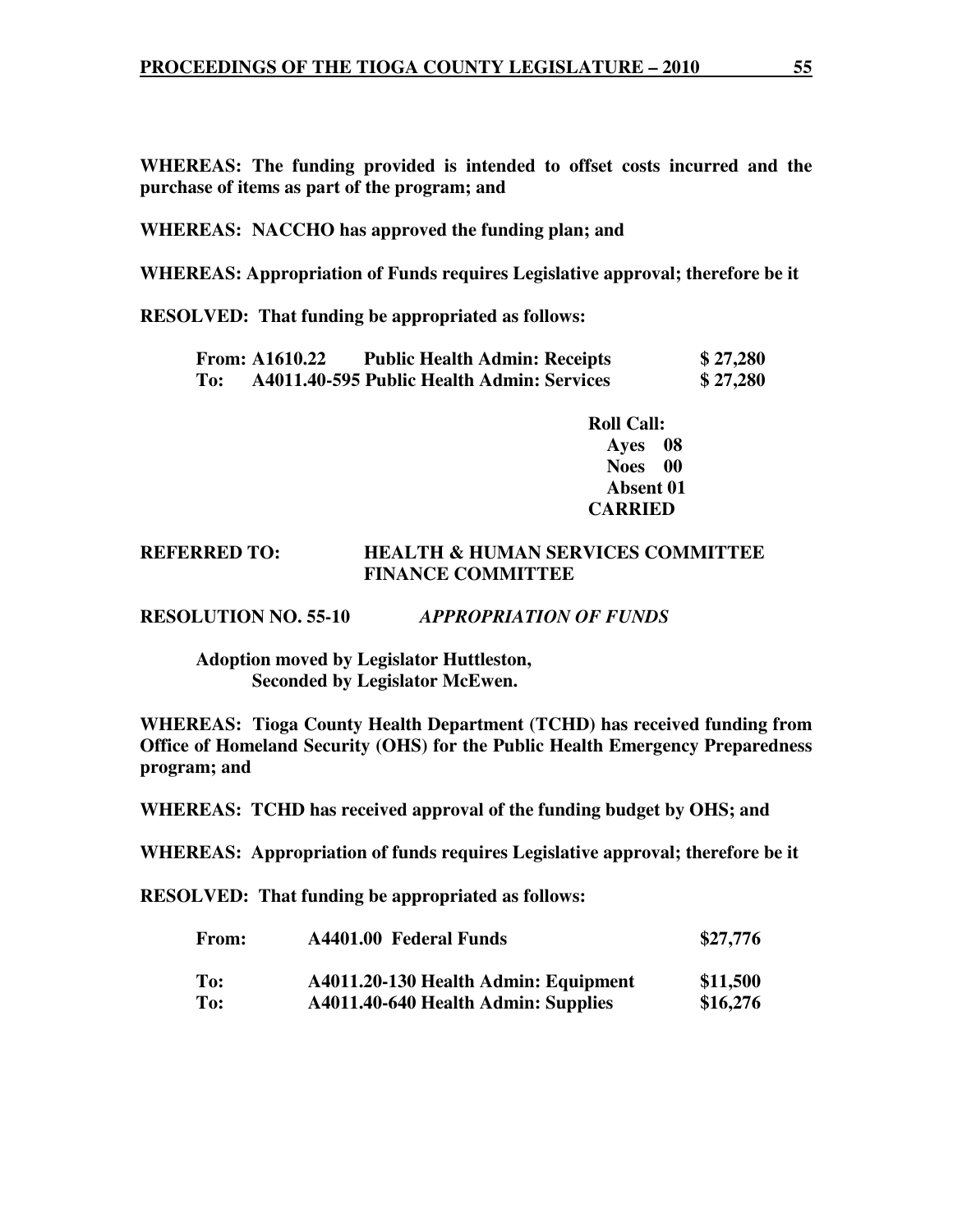**Roll Call: Ayes 08 Noes 00 Absent 01 CARRIED** 

#### **REFERRED TO: HEALTH & HUMAN SERVICES COMMITTEE FINANCE COMMITTEE**

#### **RESOLUTION NO. 56-10** *APPROPRIATION OF FUNDS MENTAL HYGIENE*

#### **Adoption moved by Legislator Huttleston, seconded by Legislator McEwen.**

**WHEREAS: Additional pass-through funding has been awarded to Tioga County Mental Hygiene from New York State Office of Alcohol and Substance Abuse Services (OASAS); and** 

**WHEREAS: This Federal funding is specifically earmarked for Tioga County Council of Alcohol and Substance Abuse (TCCASA); and** 

**WHEREAS: Appropriation of Funds requires Legislative approval; therefore be it** 

**RESOLVED: That funding be appropriated as follows:**

| From: A4486.00 Federal Aid |                                | \$1,800 |
|----------------------------|--------------------------------|---------|
| To:                        | A4211.40-590 Services Rendered | \$1,800 |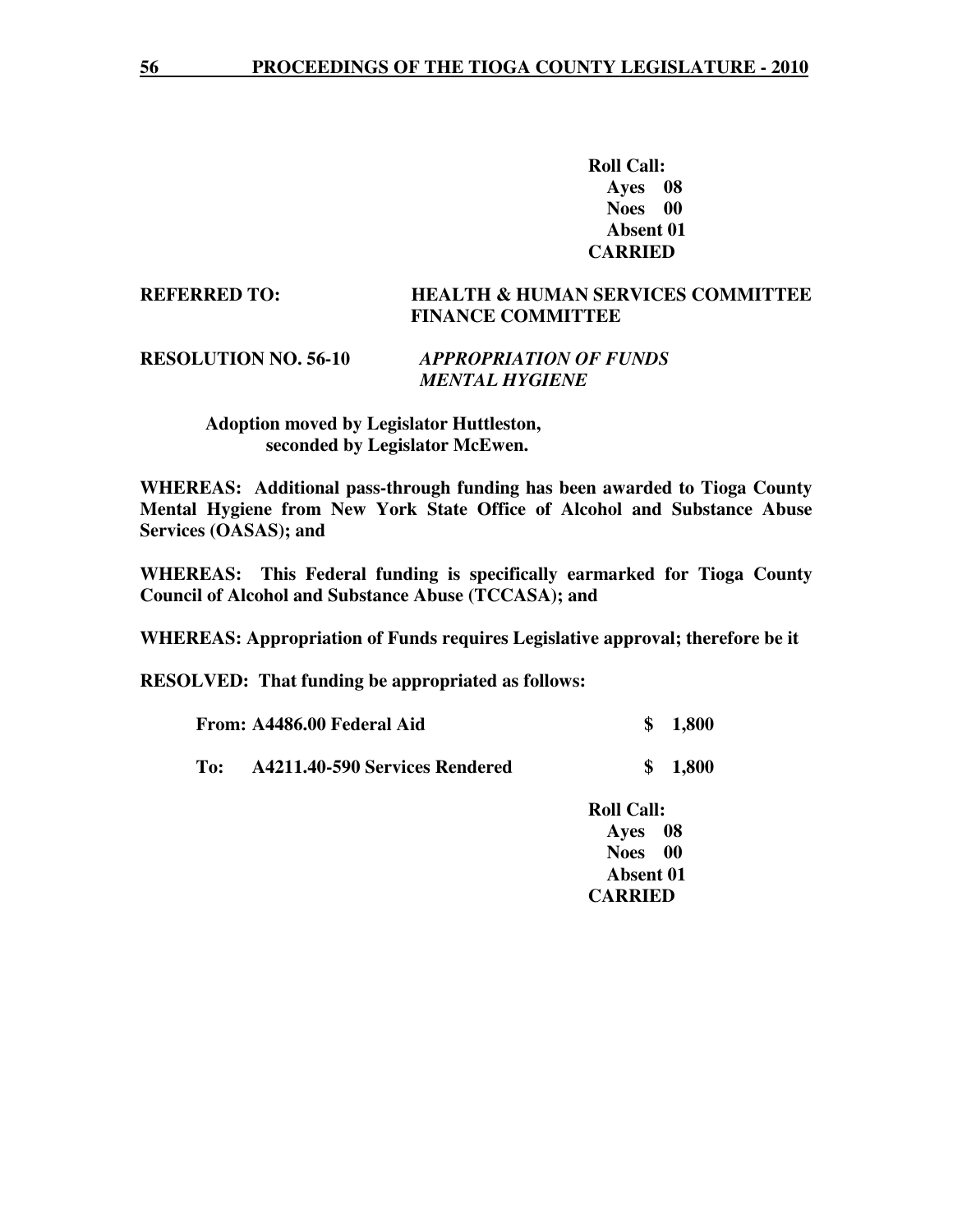**REFERRED TO: PUBLIC WORKS** 

**RESOLUTION NO. 57-10** *AWARD DESIGN OF LILLIE HILL RD. BRIDGE (BIN 3335510) & STRAITS CORNERS RD. BRIDGE (BIN 3335040) TO LABELLA ASSOCIATES* 

 **Adoption moved by Legislator Roberts, seconded by Legislator Sullivan.** 

**WHEREAS: The Commissioner of Public Works requested proposals for design services for the Lillie Hill Rd. Bridge over Apalachin Creek (BIN:#3335510) and Straits Corners Rd. Bridge over Pipe Creek (BIN #3335040); and** 

**WHEREAS: The proposals were as follows:** 

| <b>Labella Associates</b>            | <b>Rochester, NY</b>  | \$110,000 |
|--------------------------------------|-----------------------|-----------|
| <b>Shumaker Consulting Engineers</b> | <b>Binghamton, NY</b> | \$124,050 |
| McFarland & Johnson                  | <b>Binghamton, NY</b> | \$125,000 |
| <b>Delta Engineers</b>               | <b>Binghamton, NY</b> | \$131,000 |
| C & S Companies                      | <b>Syracuse, NY</b>   | \$250,000 |
|                                      |                       |           |

**And** 

**WHEREAS: The Commissioner of Public Works put funds in the 2010 budget for these projects; therefore be it** 

**RESOLVED: That the Tioga County Legislature award the design services for both bridges to Labella Associates, Rochester, NY in the amount of \$55,000 to be paid out of account H2010.06 Straits Corners Rd. Bridge (BIN 3335040) and \$55,000 to be paid out of account H2010.07 Lillie Hill Rd. Bridge (BIN 3335510) for a total amount of \$110,000.**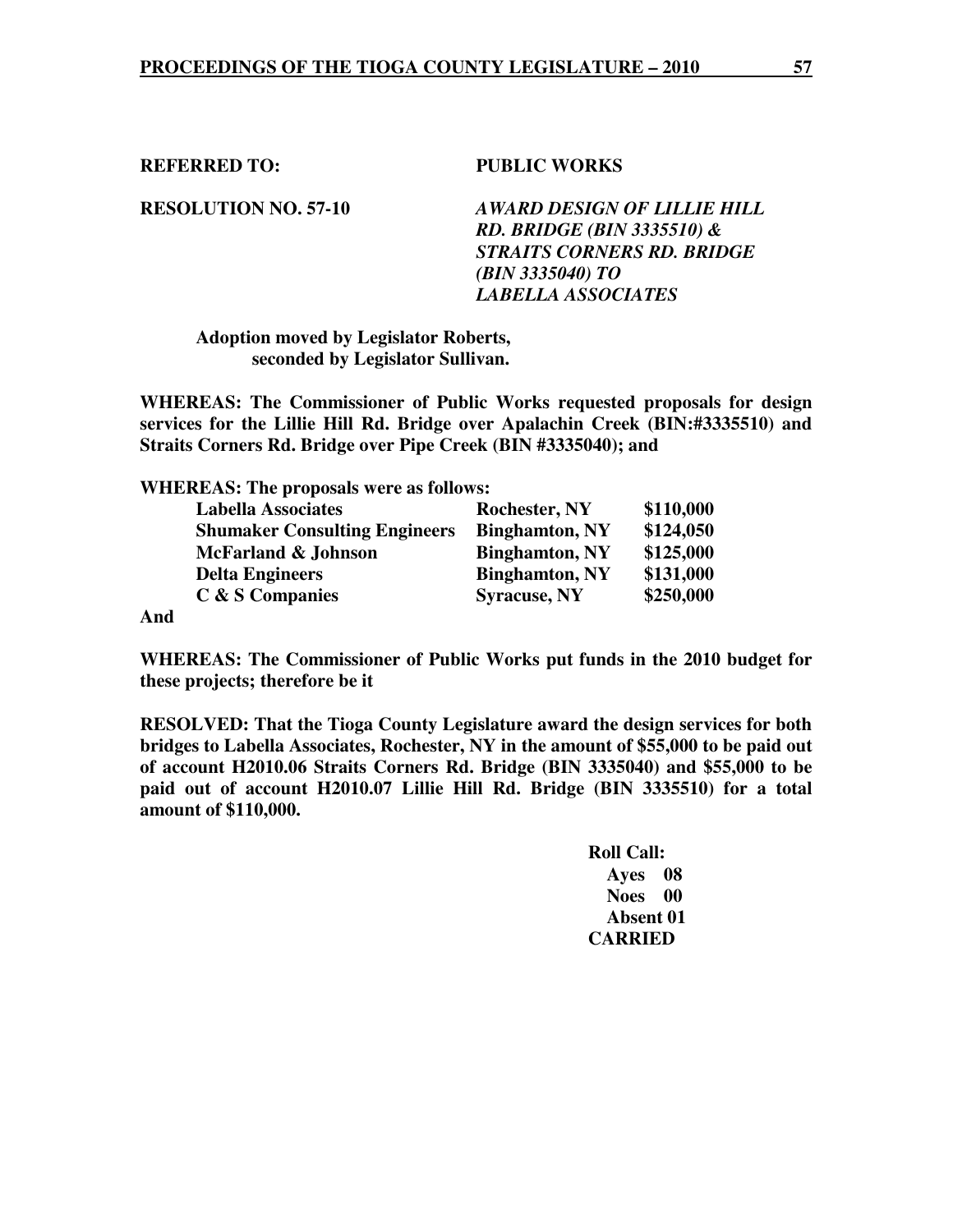#### **REFERRED TO: PUBLIC SAFETY COMMITTEE**

**RESOLUTION NO. 58-10** *APPROVE ALTERNATIVES TO INCARCERATION 2010 CONSOLIDATED SERVICE PLAN* 

#### **Adoption moved by Legislator Sauerbrey, seconded by Legislator Roberts.**

**WHEREAS: The Alternatives To Incarceration Service Plan for 2010 has been presented to and approved by members of the Alternatives To Incarceration Committee on January 21, 2010; now therefore be it** 

**RESOLVED: That the Tioga County Legislature approve the Alternatives To Incarceration Service Plan for the time period of 1/01/2010 to 12/31/2010 and submit same to the NYS Division of Probation and Correctional Alternatives in order to continue state funding for Pre-Trial Release, Community Service, and Specialized & Drug/Alcohol Programs.** 

> **Roll Call: Ayes 08 Noes 00 Absent 01 CARRIED**

#### **REFERRED TO: PUBLIC SAFETY COMMITTEE**

**RESOLUTION NO. 59-10** *AUTHORIZE THE SUBMISSION OF GRANT APPLICATION EMERGENCY MANAGEMENT* 

> **Adoption moved Legislator Sauerbrey, seconded Legislator McEwen.**

**WHEREAS: The NYS Emergency Management Office has announced the FY '09 Local Emergency Planning Grant (LEMPG) for Tioga County Emergency Management Office for the amount of \$21,669; and** 

**WHEREAS: The Tioga County Emergency Management Office has already performed work that is specified in said grant; and** 

**WHEREAS: Applications for these monies must be received no later than February 12th 2010; and**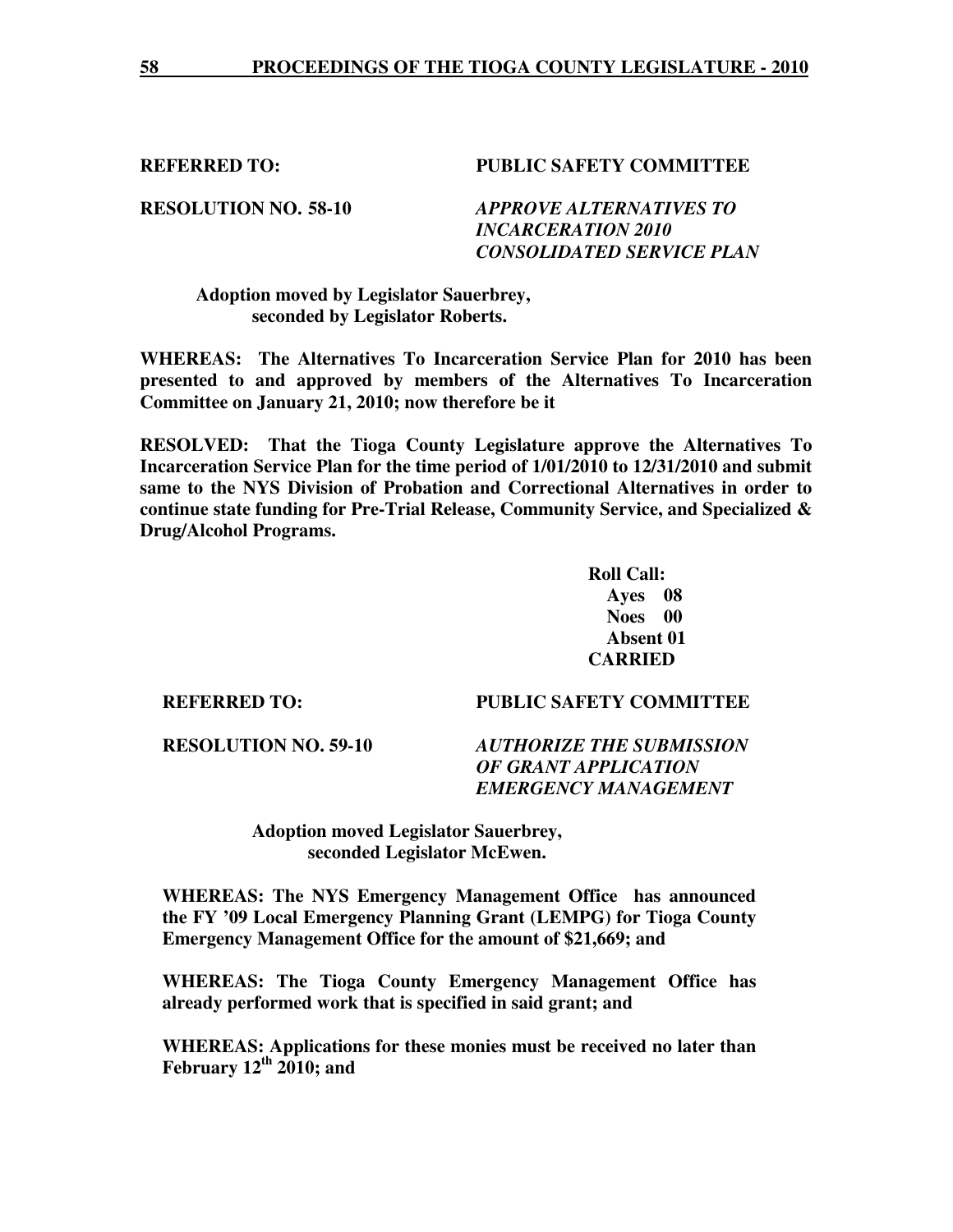**WHEREAS: County Policy #47 requires that a resolution be approved before any such grant applications are submitted; therefore be it** 

**RESOLVED: That the Tioga County Emergency Management Office be authorized to submit the appropriate grant applications for the purpose of securing this funding, and authorizes the Chair of the Legislature to sign such applications.** 

> **Roll Call: Ayes 08 Noes 00 Absent 01 CARRIED**

#### **REFERRED TO: INFORMATION TECHNOLOGY FINANCE COMMITTEE**

**RESOLUTION NO. 60–10** *GRANT APPLICATION FOR PROJECT IMPLEMENTATION FUNDING FOR STATE ENERGY PROGRAM* 

 **Adoption moved by Legislator Sullivan, seconded by Legislator McEwen.** 

**WHEREAS: The Information Technology and Communication Services Department plans to submit a proposal through the New York State Energy Research and Development Authority; and** 

**WHEREAS: The grant, not to exceed \$50,000, will be used to purchase replacement server equipment for the purpose of reducing energy cost; and** 

**WHEREAS: Information Technology will apply for this grant with no local matching funds for the 2010 grant year; therefore be it** 

**RESOLVED: That the server replacement proposal be hereby approved for submission to the New York State Energy Research and Development Authority for the 2010 grant year.**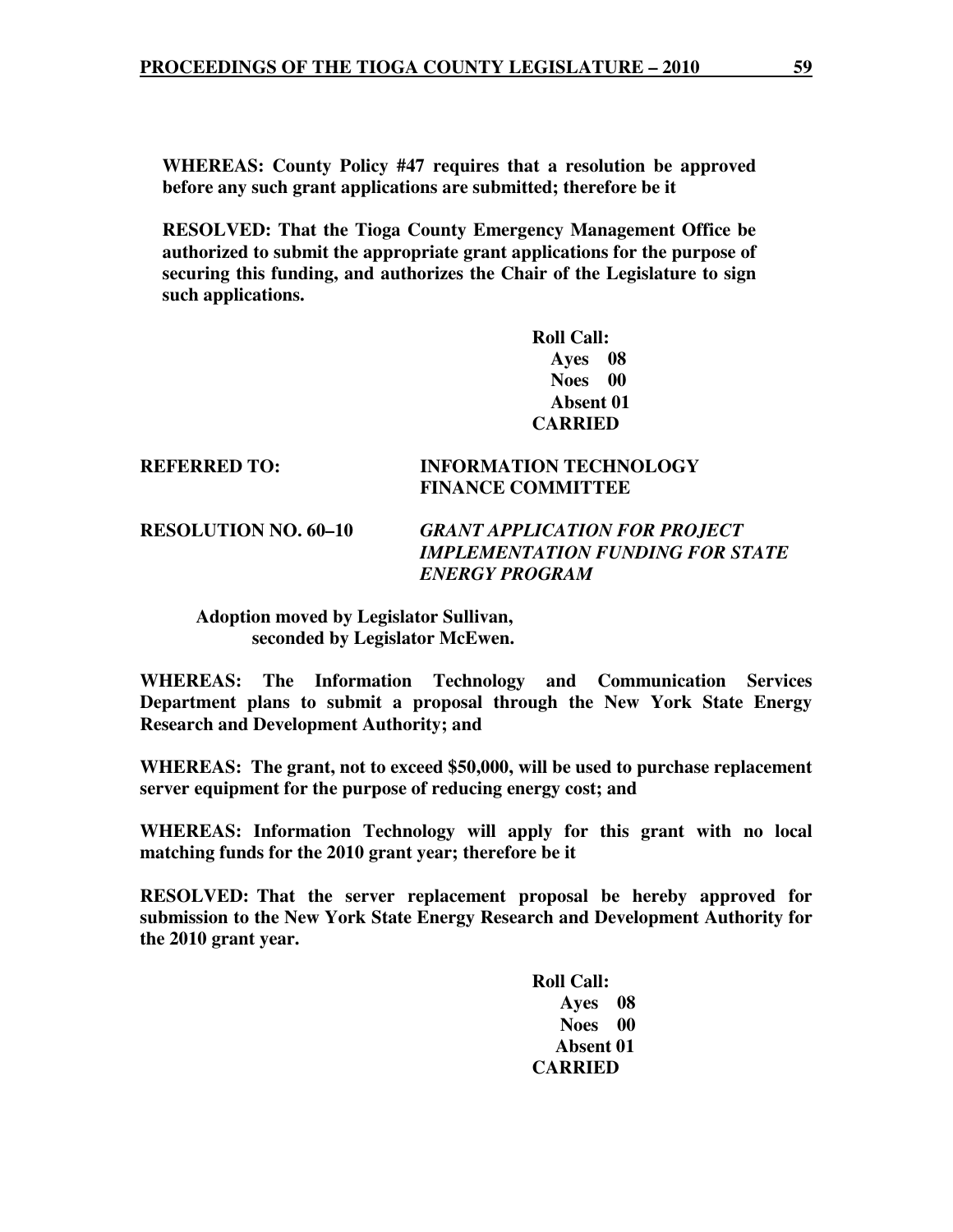#### **REFERRED TO: HEALTH & HUMAN SERVICES COMMITTEE FINANCE COMMITTEE**

**RESOLUTION NO. 61-10** *AUTHORIZATION TO ENTER INTO AGREEMENT* 

 **Adoption moved by Legislator Huttleston, Seconded by Legislator Monell.** 

**WHEREAS: Tioga County Health Department (TCHD) is in need of assistance in the development and completion of the required Community Health Assessment (CHA) and a Community Health Improvement Plan (CHIP); and** 

**WHEREAS: TCHD has identified Upstate Medical Syracuse University Central NY Master of Public Health (Upstate Medical SU-CNY MPH) as an appropriate and experienced agency to assist in the development and completion of the CHA and CHIP; and** 

**WHEREAS: Upstate Medical SU-CNY MPH is willing and able to assist TCHD in the development and completion of the CHA and CHIP, for a fee not to exceed \$17,000;** 

**WHEREAS: The cost of the service has been included in the Health Department's 2010 budget; and** 

**WHEREAS: Authorization to enter into a contract requires Legislative approval; therefore be it** 

**RESOLVED: That the Legislature authorizes Tioga Health Department to enter into contract agreement with Upstate Medical SU-CNY MPH for development and completion of the CHA and CHIP with costs not to exceed \$17,000.**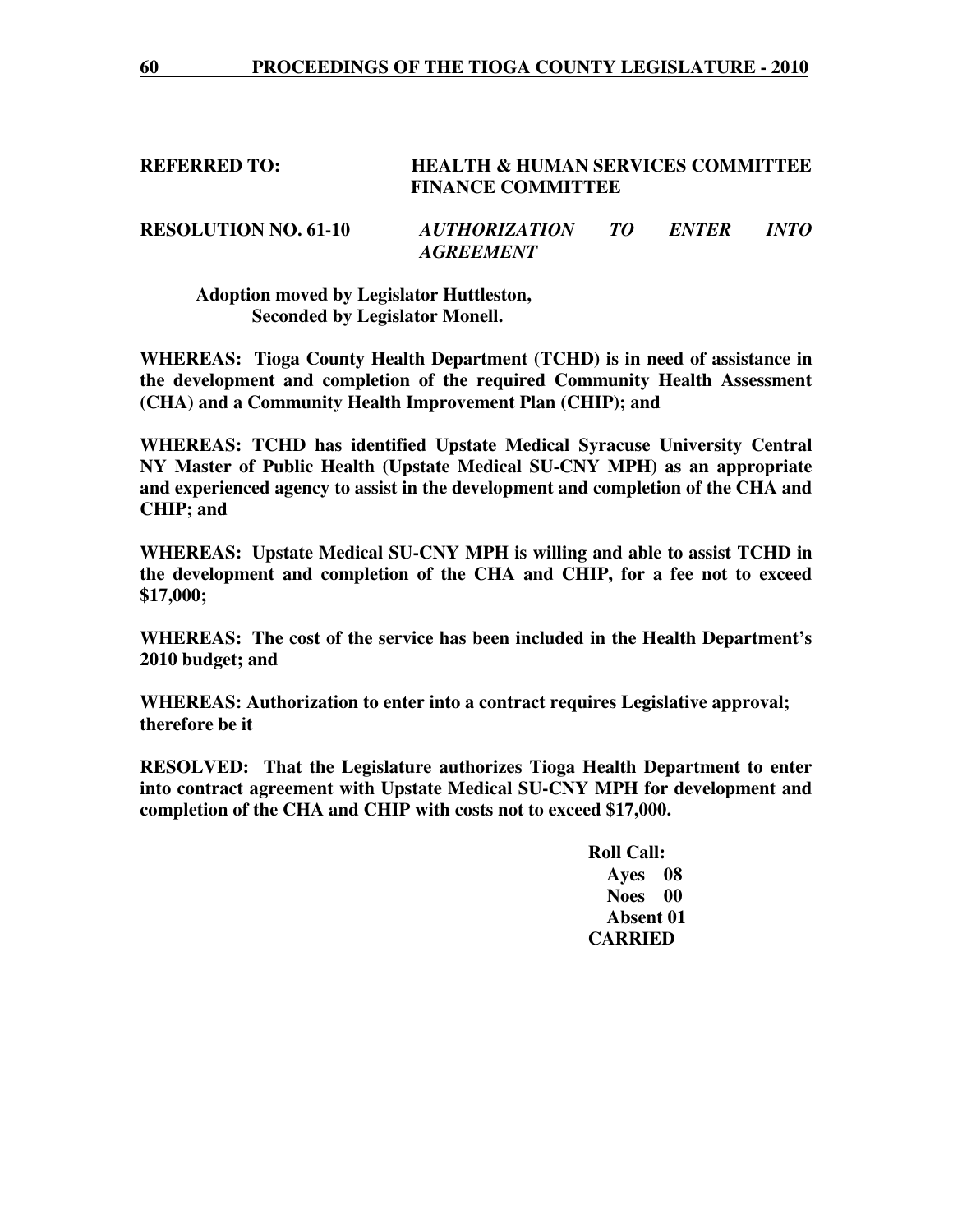#### **REFERRED TO: ED&P COMMITTEE AG COMMITTEE**

**RESOLUTION NO. 62-10** *SET PUBLIC HEARING FOR 2010 ANNUAL AGRICULTURAL DISTRICT INCLUSIONS* 

#### **Adoption moved by Legislator Sullivan, seconded by Legislator Roberts.**

**WHEREAS: The Tioga County Legislature, as per resolution 296-03 designated January 2nd through January 31st as the official annual enrollment period for inclusion of viable agricultural properties in agricultural districts as required by §303-B of the NYS Agricultural and Markets Law 25-AA; and** 

**WHEREAS: Tioga County Planning has received requests for inclusion of land in agricultural districts outside of the North Tioga Agricultural District and said law requires that the Tioga County Legislature hold a public hearing before making a decision on inclusion of lands; therefore be it** 

**RESOLVED: That the Tioga County Legislature will hold a public hearing on requests of inclusion of viable agricultural land in agricultural districts received**  within the designated time period in 2010 on March 4<sup>th</sup>, 2010 at 1:00 PM in the **Edward D. Hubbard Auditorium of the Tioga County Office Building, 56 Main Street, Owego, NY.** 

#### **CARRIED**

**REFERRED TO: PUBLIC WORKS** 

**RESOLUTION NO. 63-10** *POLICY 55 SPACE HEATER POLICY* 

> **Adoption moved by Legislator Roberts, seconded by Legislator Sullivan.**

**WHEREAS: Tioga County desires to limit the use of space heaters due to fire hazard; and** 

**WHEREAS: Tioga County provides climate controlled working space for its employees; therefore be it** 

**RESOLVED: That Policy 55 Space Heater Policy is hereby adopted as follows:**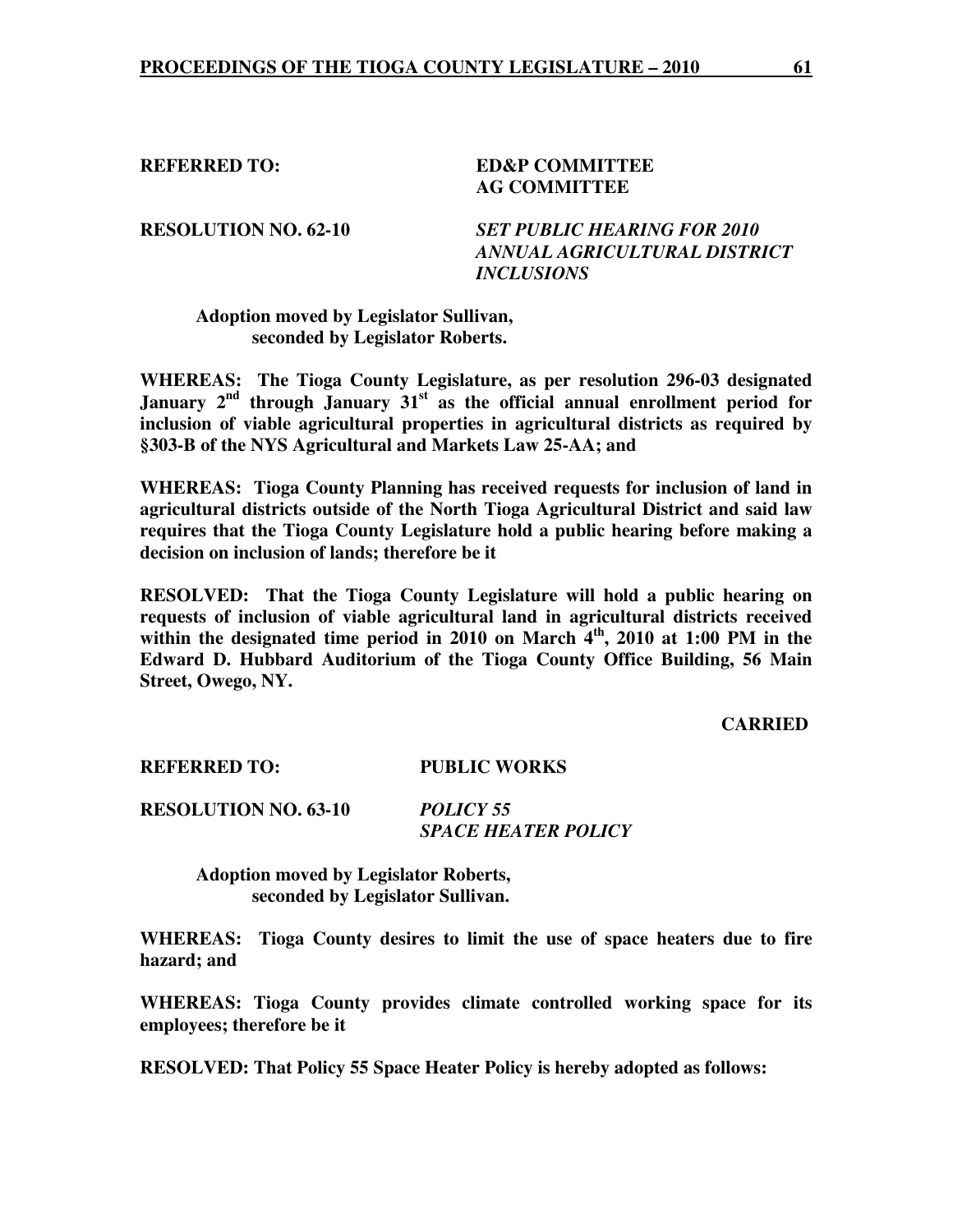# **POLICY 55**

# **Space Heater Policy**

**No space heaters shall be allowed in any County Building unless installed as part of the building heating system.** 

> **Roll Call: Ayes 08 Noes 00 Absent 01 CARRIED**

**REFERRED TO: PERSONNEL** 

# **LEGAL COMMITTEE**

**RESOLUTION NO. 64-10** *AUTHORIZATION TO ABOLISH PART-TIME TYPIST POSITION DISTRICT ATTORNEY'S OFFICE* 

 **Adoption moved by Legislator Sullivan, Seconded by Legislator McEwen.** 

**WHEREAS: Legislative approval is required for any position to be abolished within Tioga County; and** 

**WHEREAS: It has been determined that the part-time Typist position previously filled by Shari Ramsey at the Tioga County District Attorney's Office has been vacant since January 2, 2009; and** 

**WHEREAS: The District Attorney has identified this position as one that can be abolished at this time; therefore be it** 

**RESOLVED: That the part-time Typist position which has been vacant since January 2, 2009 within the Tioga County District Attorney's Office be abolished, effective February 10, 2010.**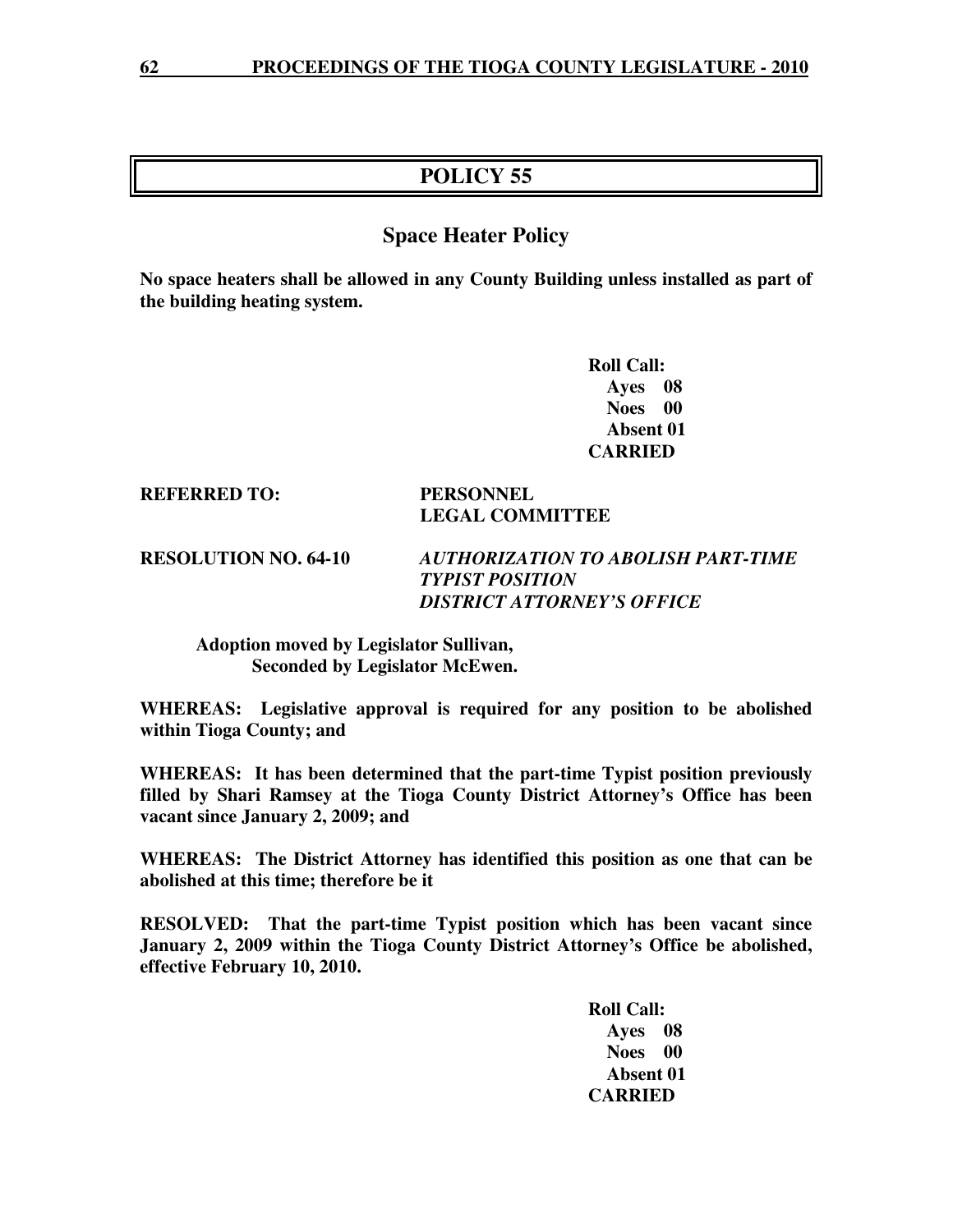# **REFERRED TO: PERSONNEL COMMITTEE**

**RESOLUTION NO. 65-10** *REAPPOINT PERSONNEL OFFICER PERSONNEL* 

 **Adoption moved by Legislator Sullivan, seconded by Legislator Sauerbrey.** 

**WHEREAS: The Tioga County Personnel Officer serves six-year terms; and** 

**WHEREAS: The current term is due to expire March 17, 2010; and** 

**WHEREAS: The Personnel Committee has recommended that Bethany O'Rourke be reappointed as Personnel Officer for the Personnel/Civil Service Department; and** 

**WHEREAS: Bethany O'Rourke is willing and eligible to accept such reappointment; therefore be it** 

**RESOLVED: That Bethany O'Rourke be and hereby is reappointed as the Tioga County Personnel Officer effective March 18, 2010, for a six-year term ending March 17, 2016.** 

# **Roll Call: Ayes 08 Noes 00 Absent 01 CARRIED**

# **REFERRED TO: HEALTH & HUMAN SERVICES COMMITTEE PERSONNEL COMMITEE**

#### **RESOLUTION NO. 66-10** *REQUEST WAIVER OF 60-DAY HOLD DEPARTMENT OF SOCIAL SERVICES*

 **Adoption moved by Legislator Huttleston, seconded by Legislator McEwen.** 

**WHEREAS: Resolution 147-09 placed a 60-day backfill delay on vacancies and Resolution 302-09 extended that 60-day backfill delay through December 31, 2010; and**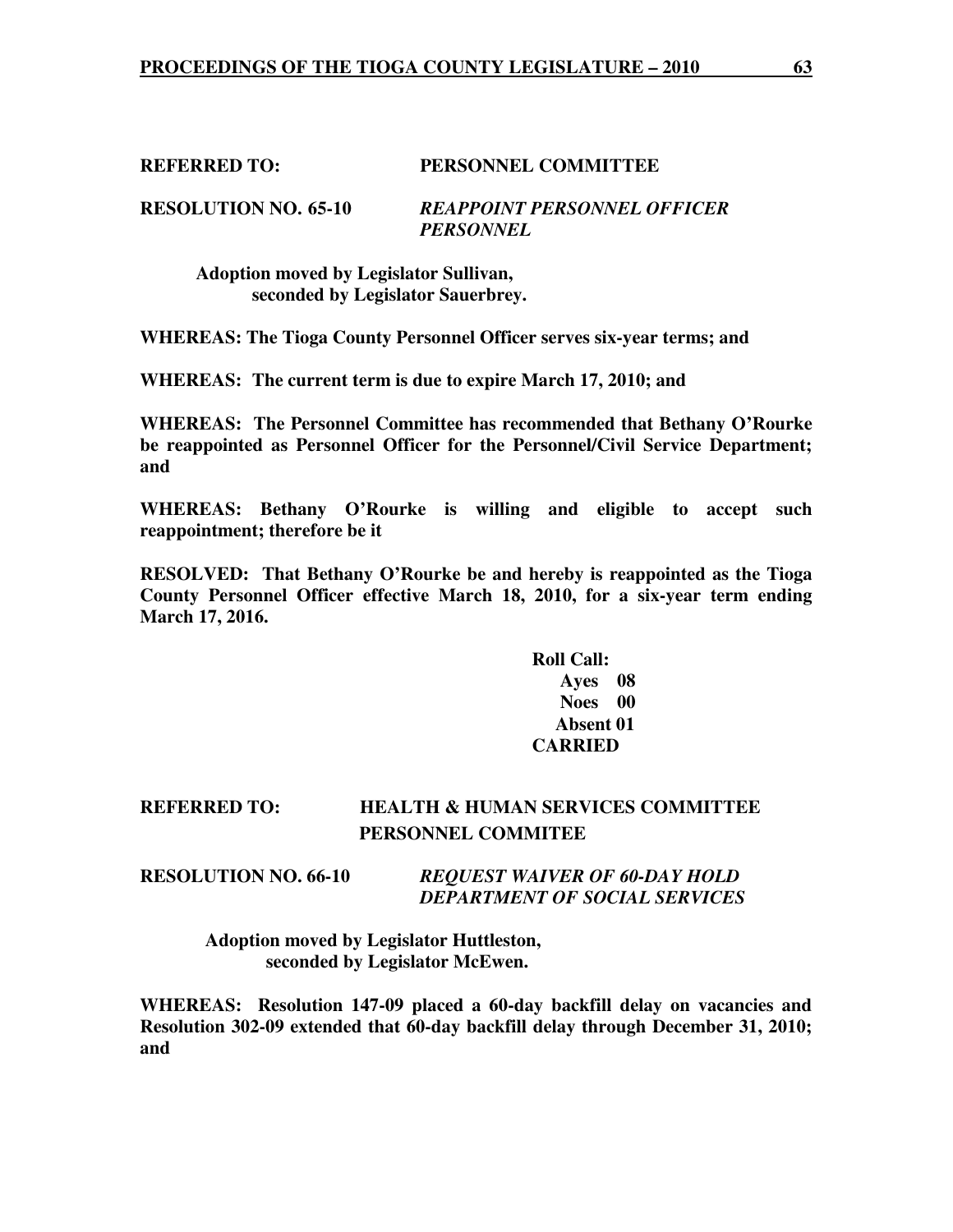**WHEREAS: Effective February 1, 2010, Ashley Morey has been hired into a fulltime Community Services Worker position from her temporary Typist position in the HEAP Unit and under the 60-day backfill delay would not be replaced until April 1, 2010; and** 

**WHEREAS: The Typist is a key temporary position during the HEAP season, and is only authorized through May 15, 2010; and** 

**WHEREAS: The Employment and Transitional Supports Unit has experienced short staffing in the clerical area due to the 60-day backfill delay since November 30, 2009; and** 

**WHEREAS: The Federal reimbursement will be 100% with no local share, therefore be it** 

**RESOLVED: That the Commissioner of Social Services is hereby granted a waiver from the 60-day hiring delay for Ms. Morey's position and is authorized to fill it as of February 10, 2010.** 

 **On roll call vote on the above resolution, seven members voted Aye, Legislator Roberts voting no, Legislator Oberbeck being absent, and the resolution was adopted.** 

| <b>REFERRED TO:</b>         | <b>FINANCE COMMITTEE</b><br>PERSONNEL COMMITTEE      |
|-----------------------------|------------------------------------------------------|
| <b>RESOLUTION NO. 67–10</b> | APPROVE LEAVE OF ABSENCE FOR SENIOR<br>PAYROLL CLERK |
|                             | <b>TREASURER'S OFFICE</b>                            |

 **Adoption moved by Legislator McEwen, Seconded by Legislator Huttleston.** 

**WHEREAS: Legislative approval is required for a leave of absence in excess of 60 days; and** 

**WHEREAS: Janice Yuricek, Senior Payroll Clerk within the Treasurer's Office, has accepted provisional appointment as an Administrative Accounting Supervisor with the Public Health Department; and** 

**WHEREAS: Ms. Yuricek must successfully complete the civil service examination requirement prior to serving out a probationary period in order to obtain permanent status as Administrative Accounting Supervisor; and**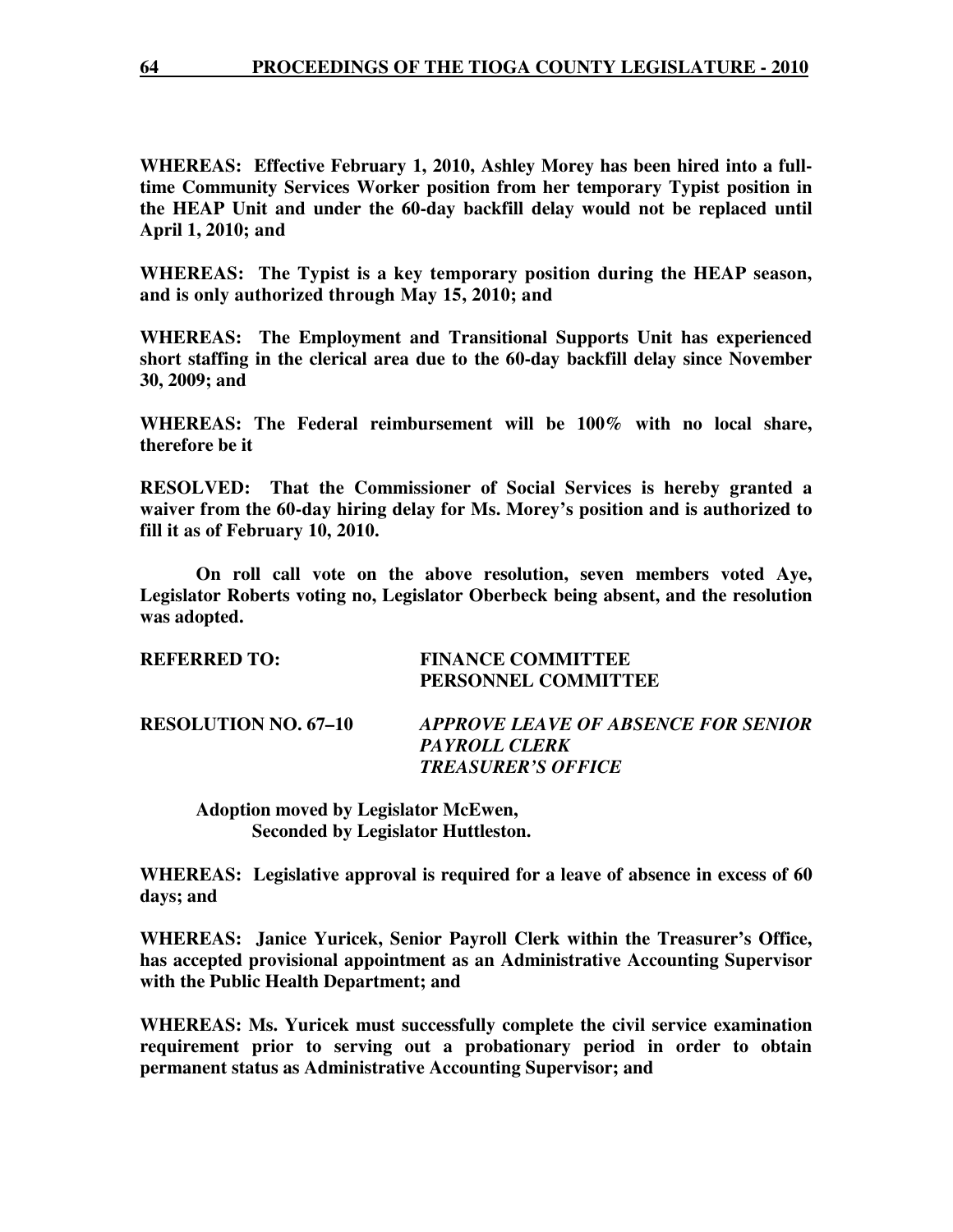**WHEREAS: An examination for Administrative Accounting Supervisor is anticipated for the fall of 2010 and, upon appointment from the resulting eligible list, the probationary period would be at least 8 but not more than 52 weeks; and** 

**WHEREAS: The Treasurer will fill, on a contingent permanent basis from within his department, the Senior Payroll Clerk position for this undetermined duration; and** 

**WHEREAS: The leave of absence extension would allow Ms. Yuricek to return to her Senior Payroll Clerk position should she not obtain permanent status as an Administrative Accounting Supervisor; therefore be it** 

**RESOLVED: That the Tioga County Legislature authorize a leave of absence for Ms. Yuricek from the Senior Payroll Clerk position beginning 2/10/10 until such time as she either obtains permanent status as an Administrative Accounting Supervisor, or she elects to return to her former position as Senior Payroll Clerk, whichever occurs first.** 

> **Roll Call: Ayes 08 Noes 00 Absent 01 CARRIED**

**REFERRED TO: PUBLIC SAFETY COMMITTEE PERSONNEL COMMITTEE** 

**RESOLUTION NO. 68-10** *AUTHORIZE HIRING WAIVER OF PROBATION OFFICER PROBATION DEPARTMENT* 

 **Adoption moved by Legislator Sauerbrey, seconded by Legislator Sullivan.** 

**WHEREAS: Legislative approval is required in order to authorize a waiver of the 60-day delay to backfill a vacancy; and** 

**WHEREAS: The Probation Director has refrained from filling vacancies, specifically with a Probation Officer vacancy which occurred in October 2008 but was not backfilled until November 2009; and** 

**WHEREAS: The Probation Director has also delayed in making an internal promotion of a Probation Officer (Teri Rosenberger) to backfill a Senior Probation Officer slot, which has been vacant since 11/13/09 when Renee Mobley resigned; and**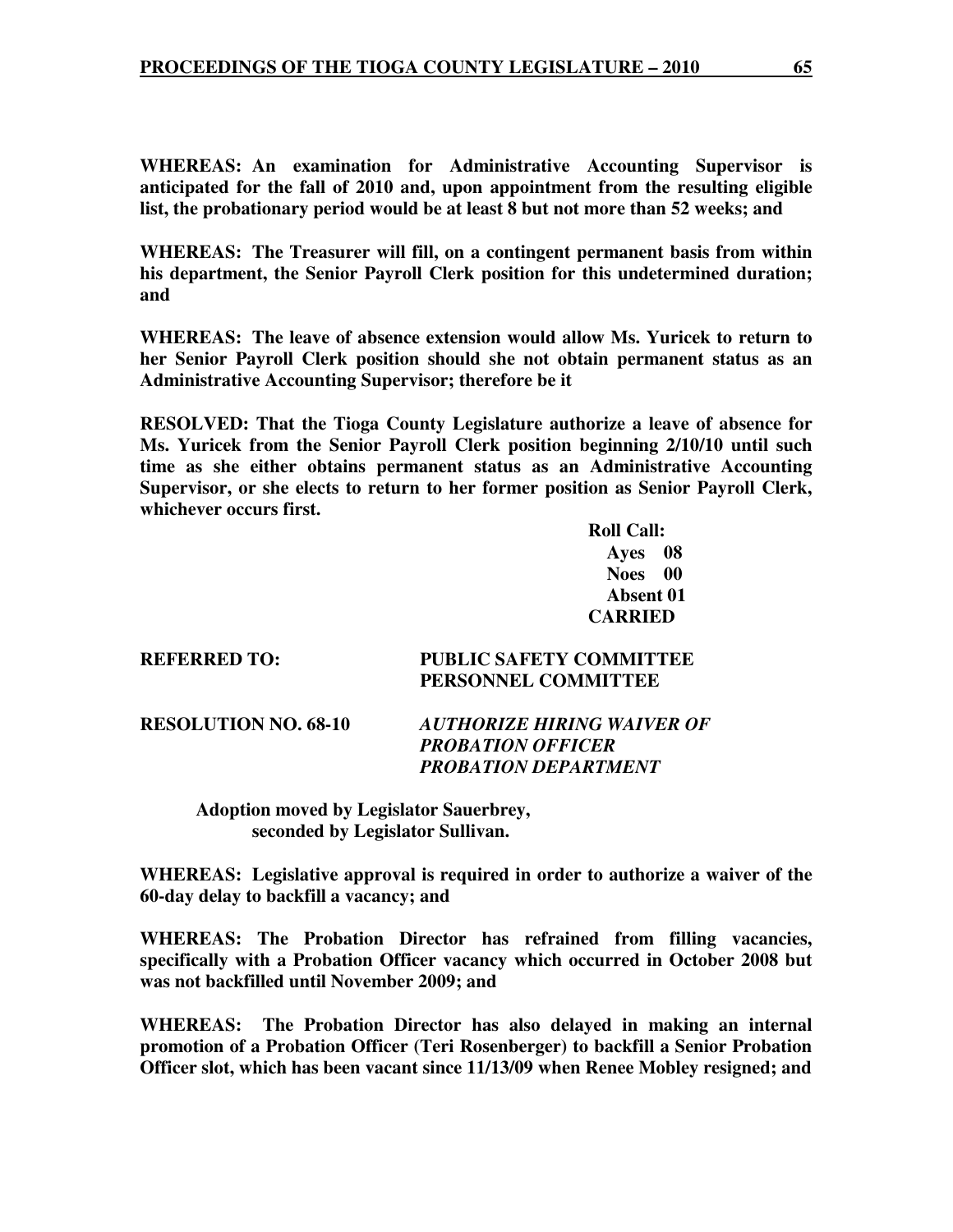**WHEREAS: There is a desire to backfill this most recent Probation Officer vacancy, which has occurred on 01/27/10, due to the volume of work which exists as a result of staff turnover experienced by the Department; and** 

**WHEREAS: The Probation Director has exercised patience in filling her vacancies, which in 2010 has already resulted in a cost savings to the County of approximately \$3,000.00; therefore be it** 

**RESOLVED: That the Probation Director is hereby granted a waiver from the 60 day Hiring Delay for the upcoming vacancy of Probation Officer and is authorized to fill said position as of February 16, 2010.** 

 **On roll call vote on the above resolution, seven members voted Aye, Legislator Roberts voting no, Legislator Oberbeck being absent, and the resolution was adopted.** 

| <b>REFERRED TO:</b>         | <b>HEALTH &amp; HUMAN SERVICES COMMITTEE</b><br>PERSONNEL COMMITTEE<br><b>FINANCE COMMITTEE</b> |
|-----------------------------|-------------------------------------------------------------------------------------------------|
| <b>RESOLUTION NO. 69–10</b> | ADJUST SALARY OF DIRECTOR OF DENTAL                                                             |
|                             | <b>HEALTH SERVICES &amp;</b>                                                                    |
|                             | <b>TRANSFER OF FUNDS</b>                                                                        |

 **Adoption moved by Legislator Huttleston. Seconded by Legislator Monell.** 

**WHEREAS: The position of Director of Dental Health Services was created in the 2010 County budget in accordance with compliance with IRS regulations; and** 

**WHEREAS: The Director of Dental Health Services were performed by Sue Medina on a contractual basis since 2003; and** 

**WHEREAS: Per Legislative policy, the starting salary for new employees is the low end of the salary range unless set at higher amount by Legislative resolution; and** 

**WHEREAS: Since the County has acknowledged to the IRS that the position was consistent with that of an employee, the Public Health Director feels it is appropriate to adjust the salary with the increases that would have been earned by a County non-union employee during the time Sue Medina was in the position; and** 

**WHEREAS: The Personnel Office has calculated the non-union salary increases and determined what the increases for Sue Medina would have been since 2003; and**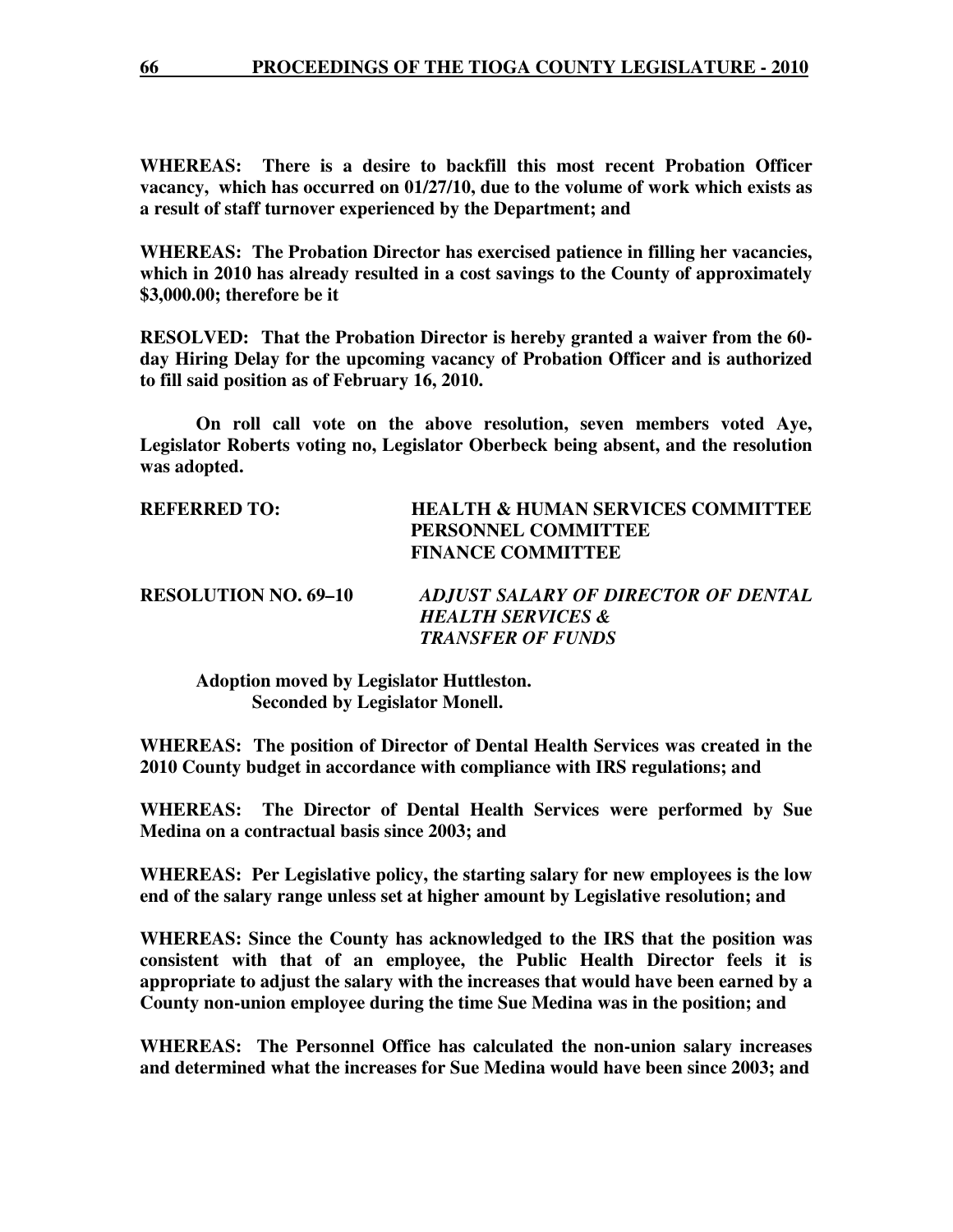**WHEREAS: Funding for the salary adjustment was budgeted for in the 2010 department budget, yet requires a funds transfer from the budgeted contractual line to the appropriate Personal Services line items; therefore be it** 

**RESOLVED: That the annual salary for Sue Medina, as the Director of Dental Health Services, be adjusted to \$45,949 retroactive to January 4, 2010; and be it further** 

**RESOLVED: That funds be transferred as follows:** 

|     |             | From: A4064.40-140 Dental Services: Contractual Services | \$3,949 |
|-----|-------------|----------------------------------------------------------|---------|
| To: | A4064.10-10 | <b>Dental Services: Personnel Services</b>               | \$3,949 |

 **Roll Call: Ayes 08 Noes 00 Absent 01 CARRIED** 

### **REFERRED TO: PUBLIC WORKS COMMITTEE PERSONNEL COMMITTEE**

**RESOLUTION NO. 70-10** *CREATE & FILL TEMPORARY HIGHWAY WORKER POSITIONS PUBLIC WORKS* 

 **Adoption moved by Legislator Roberts, seconded by Legislator Sullivan.** 

**WHEREAS: There will be a need for the Highway Department to employ six seasonal Highway Workers for 2010; and** 

**WHEREAS: The Commissioner of Public Works has budgeted money to cover expenditures of such employment; therefore be it** 

**RESOLVED: That the Tioga County Legislature authorize the Commissioner of Public Works to create and fill a total of six Highway Workers at an hourly rate of \$9.00/hr effective 03/01/10 for a temporary duration not to exceed 11/30/10.**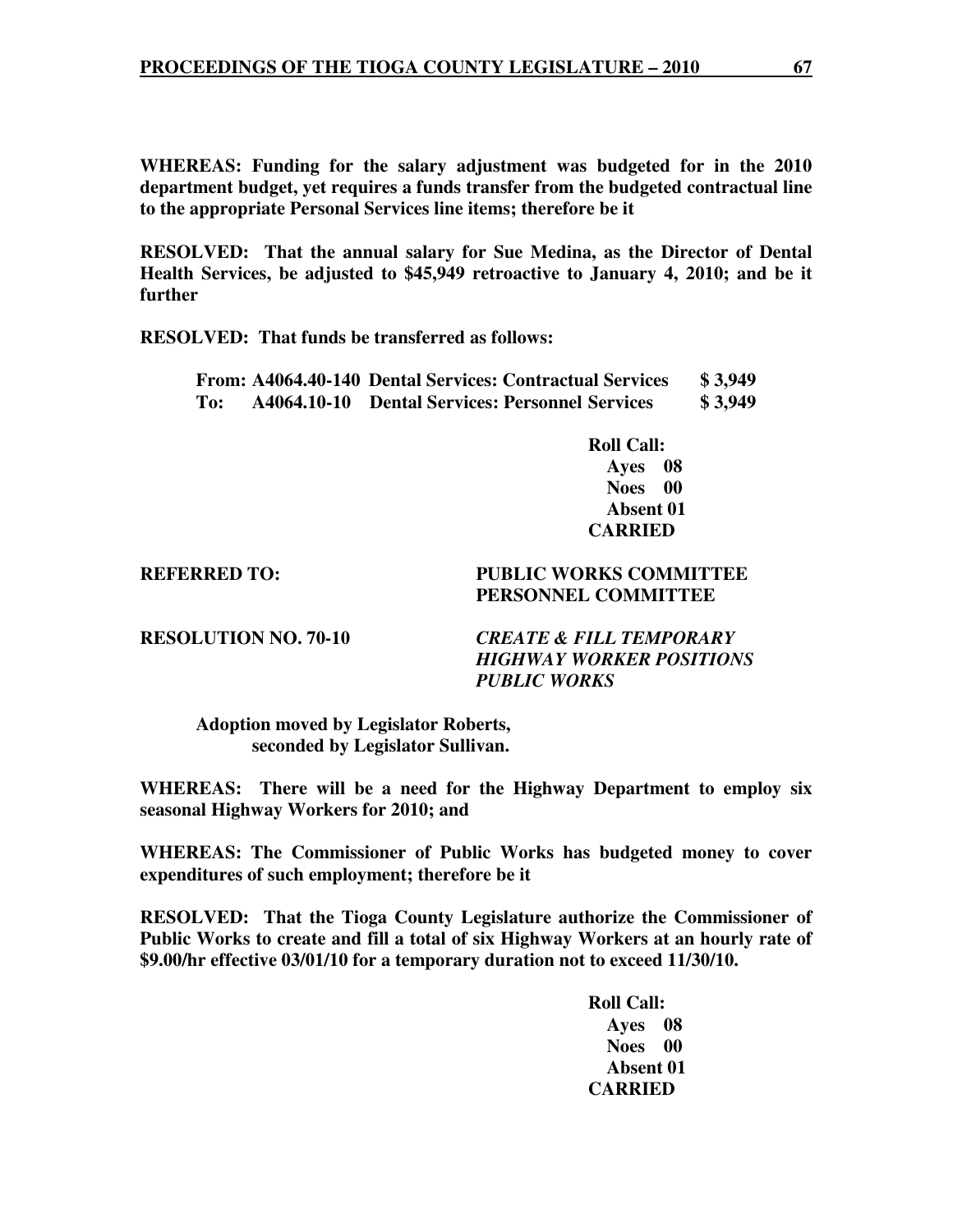#### **REFERRED TO: PERSONNEL COMMITTEE**

**RESOLUTION NO. 71–10** *APPOINT DEMOCRATIC ELECTION COMMISSIONER* 

> **Adoption moved by Legislator Monell, seconded by Legislator Sullivan.**

**WHEREAS: The Democratic Election Commissioner retired effective January 15, 2010; and** 

**WHEREAS: The Chairman of the Democratic Party has submitted the Party's nomination of John J. Langan to the Clerk of the Legislature; and** 

**WHEREAS: After review of the resume and qualifications of John J. Langan the Legislature is in agreement to such appointment; therefore be it** 

**RESOLVED: That John J. Langan be and hereby is appointed Election Commissioner for the Democratic Party to fill the unexpired term from February 10, 2010 through December 31, 2010; and be it further** 

**RESOLVED: That Mr. Langan's annual salary for 2010 was established per Resolution No. 301-09 at \$34,000 for 2010.** 

 **Roll Call: Ayes 08 Noes 00 Absent 01 CARRIED** 

 **Legislator McEwen made a motion to have the following late-filed resolution considered, seconded by Legislator Roberts and carried.** 

#### **REFERRED TO: FINANCE COMMITTEE**

**RESOLUTION NO. 72-10** *ERRONEOUS ASSESSMENT TOWN OF SPENCER* 

 **Adoption moved by Legislator McEwen, seconded by Legislator Sauerbrey.**